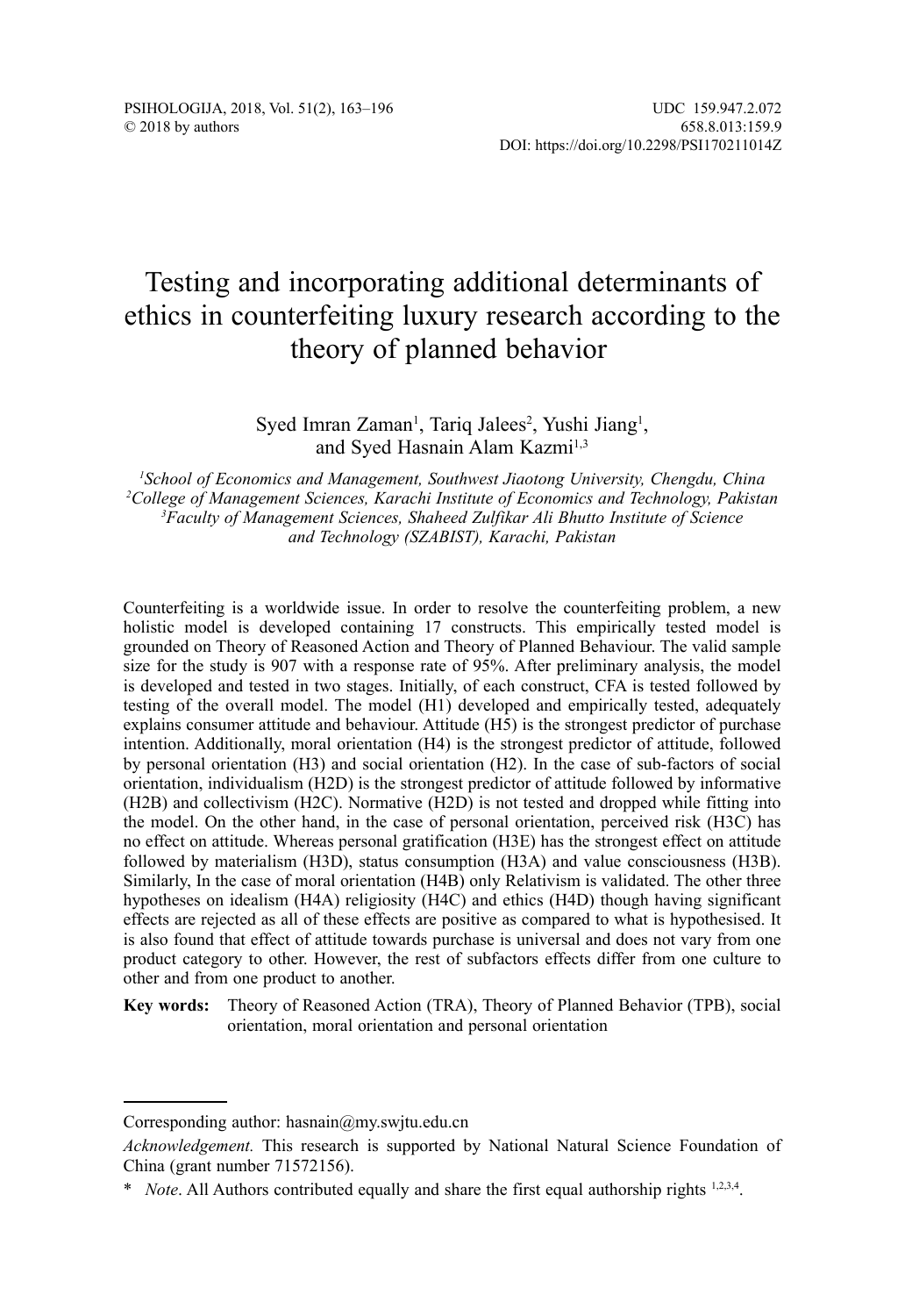#### COUNTERFEITING LUXURY RESEARCH IN PERSPECTIVE OF THEORY OF 164 PLANNED BEHAVIOUR

### Highlights:

- Developing of counterfeiting holistic model on grounded of Theory of Reasoned Action and Theory of Planned Behaviour.
- By integrating the results of earlier works, this study has provided comprehensive and explanatory model with 19 antecedents of attitude towards counterfeiting.
- Study has establish the correlation between moral, social and personal factors with the attitude of counterfeit luxury products for the purpose of enriched understanding the purchase intentions of the consumers.

Counterfeiting is a problematic issue across the world, and it is one of the major contributors to social, economic and political problems (Amaral  $\&$ Loken, 2016; Ang, Cheng, Lim, & Tambyah; Phau & Teah, 2009). The current size of counterfeiting is about \$750 billion worldwide, which is approximately 7% of the total world trade. Despite of all the fiscal measures, counterfeiting is increasing at a rapid pace (Cesareo, 2016b; d'Astous & Gargouri, 2001). Counterfeit products are available in all product categories, but the share of luxury items, textile, fashion-ware, jewellery, and perfumes is around 62% (Cesareo, 2016b).

Earlier studies have mostly focused on supply aspects and have neither explored demand nor psychological issues adequately to understand customer's attitudes towards counterfeiting. Some studies on attitude in the domain of counterfeit products are based on self-expressive function, also found consumers purchase counterfeit goods with the aim of enhancing their status and personality (Cesareo, 2016a; Oh, Wang, & Kim, 2016). Customers before making purchase decisions tend to evaluate value proposition, advertising process and rely on their mental and psychological maturity (Martinez & Jaeger, 2016; Sonmez, Yang, & Fryxell, 2013). The study of psychological factors is inclusive of novelty seeking, avoiding risk, personal gratification, and integrity. Earlier studies have measured the effects of these psychological factors on consumer attitudes (Cesareo, 2016a; Flynn, Goldsmith, & Pollitte, 2016; Michaelidou & Christodoulides, 2011). Another important factor which positively impacts attitudes and intention towards counterfeiting is personal gratification (Rishi & Mehra, 2017). Consumers who are status conscious and materialistic tend to satisfy some of their psychological needs through possessions and exhibition of luxury goods (Cesareo, 2016a; Flynn et al., 2016; Michaelidou & Christodoulides, 2011; Sharma & Chan, 2016).

Studies have also explored the role of motivation, culture, and social aspects to comprehend why consumers purchase counterfeit goods (Cesareo, 2016a; Michaelidou & Christodoulides, 2011; Rozental, Collins, & Ramsey, 2016). Social and cultural understanding is necessary to articulate effective strategies to curtail counterfeit-related issues (Chen, Zhu, Le, & Wu, 2014; Phau & Teah, 2009). Effective strategies need to be put in place to curb counterfeiting as there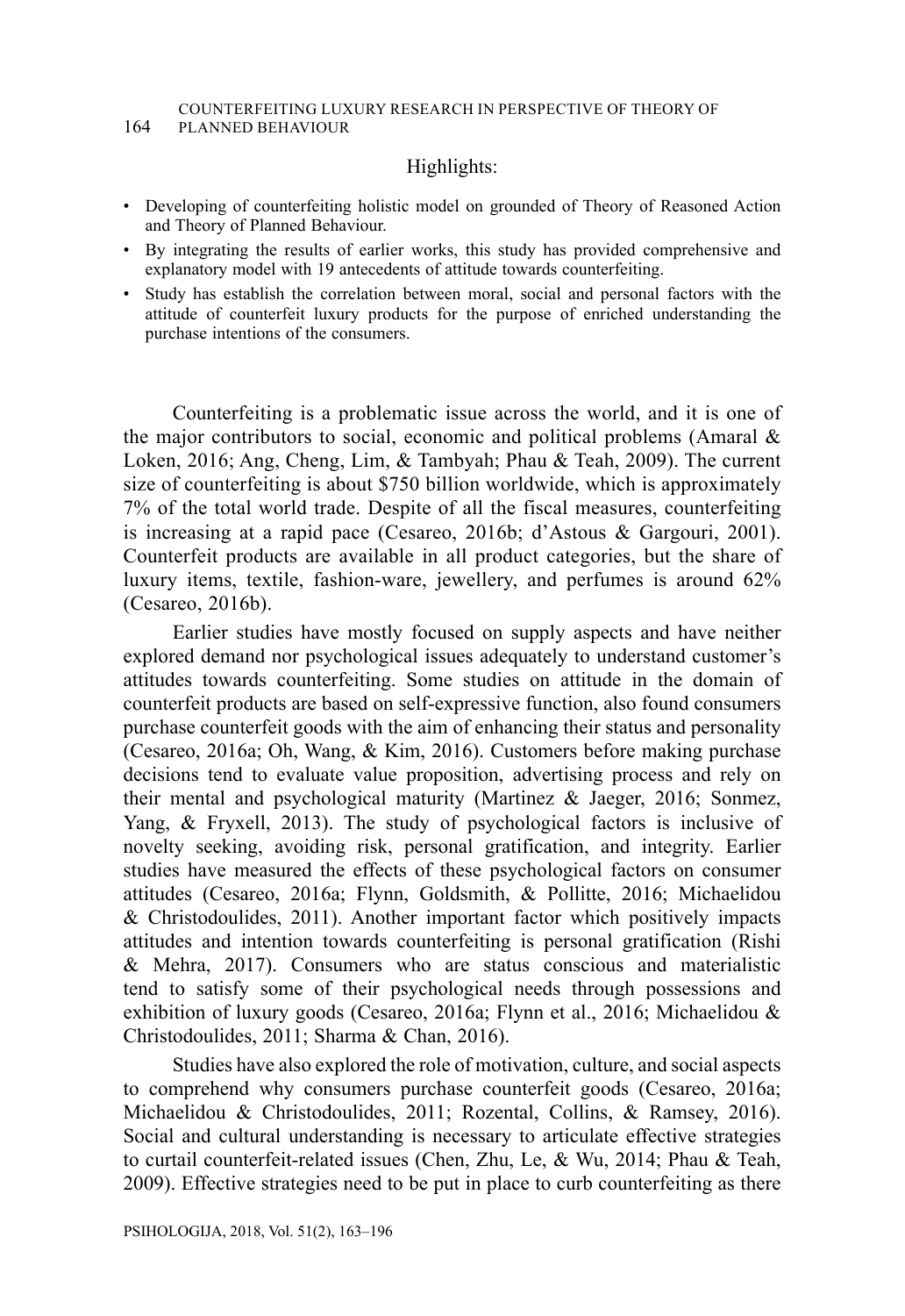is an observation that when consumer purchases counterfeit products he/she is directly contributing towards black economy, which according to several reports is used for funding terrorism world over. Hence, every time a consumer makes a purchase, they are indirectly sponsoring some illegal activity somewhere in the world (Kelleher, 2006). Additionally, informative susceptibility, collectivism, individualism, and personality factors including status consumption and personal gratification also have significant effects on consumer attitudes toward counterfeiting (Cesareo, 2016a; Phau & Teah, 2009). It is also imperative to understand the role of ethics in attitude towards counterfeiting (Jun, Liang, Qiong, & Jian, 2012; Tom, Garibaldi, Zeng, & Pilcher, 1988; Veloutsou & Bian, 2008). Consumers purchase behaviour is not uniform across the world, especially in the domain of counterfeit products (Bian & Veloutsou, 2007; Teah, Phau, & Huang, 2015). Collectivism, as compared to individualism has been found to be a stronger predictor of attitude towards counterfeit products (Borekci, Sezgin, Salman, & Uray, 2015; Chaudhry & Stumpf, 2013; Teah et al., 2015).

The broad objective of this study is to develop and empirically test a model based on the Theories of Reasoned Action and Planned Behaviour by incorporating religiosity, ethics, and idealism. The reason for merging factors related to ethical and moral issues is that the Theory of Planned Behavior is often criticised for the lack of ethical and moral variables, which are important factors for explaining consumer attitude (Eagly & Chaiken, 1993). The sub-objectives of the study are two: First, to measure the effects of social (normative, informative, collective, and individualism), personal (materialism, perceived risk, status consumption, value conscious, and personal gratification), and moral (idealism, relativism, religiosity, and ethics) factors as a whole on consumers attitude towards counterfeiting. Second, to measure the sub-factors of moral social and personal orientation individually on attitude towards counterfeiting.

### **Literature Review**

The traditional definition of the luxury product has a narrow perspective. It was defined as goods whose possession and display besides functional utility is a source of prestige to the possessor (Grossman & Shapiro, 1988). Luxury goods now have a broader horizon. The luxury products have a recognised brand identity, perceived quality, and high brand awareness which helps in building and maintaining long-term brand loyalty (Phau & Prendergast, 2000). Some of the very famous and exclusive luxury brands are Tiffany, Hermes, Mercedes-Benz, Louis, Cartier, and Rolex (Han, Nunes, & Drèze, 2010). Duplicated reproduction of luxury and exclusive brands refer to counterfeit luxury products. Counterfeit luxury products carrying the same packaging, trademarks, and labelling as the original ones found in stores and are sold to consumers as genuine brands (Cordell, Wongtada, & Kieschnick, 1996; Kay, 1990).

Based on literature it is inferred that the effects of social, personal and moral factors along with their sub-factors are not the same across the world. Moreover,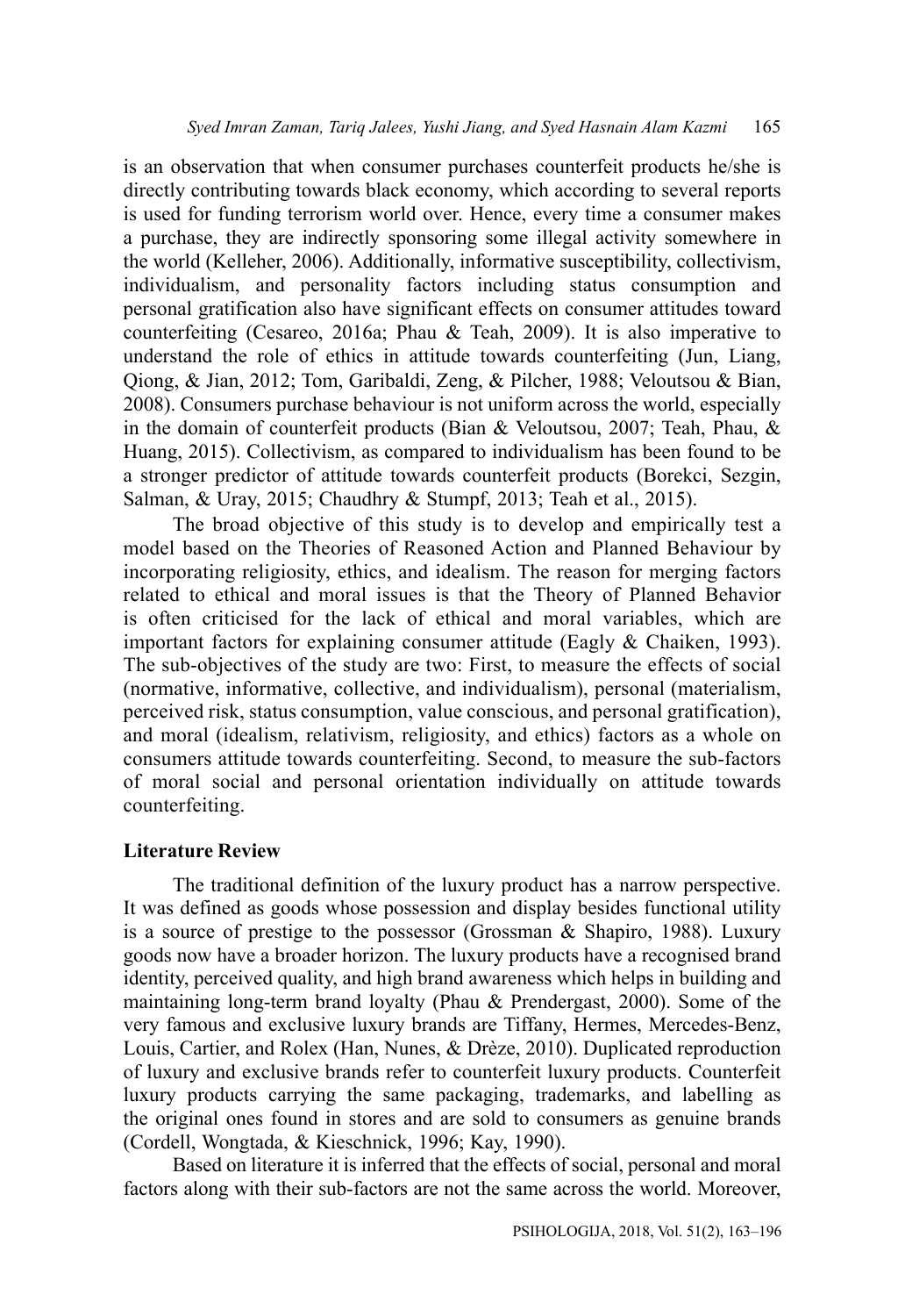#### COUNTERFEITING LUXURY RESEARCH IN PERSPECTIVE OF THEORY OF 166 PLANNED BEHAVIOUR

the attitude towards counterfeit products also varies from one category to other. On the contrary, the effect of attitude on purchase intention is more or less same for all product categories and all countries (Ahmed, 2016). Studies found that antecedents to attitude directly affect purchase intention through attitude (Ang et al., 2001; de Matos, Ituassu, & Rossi, 2007; Kwong, Yau, Lee, Sin, & Tse, 2003; Maldonado & Hume, 2005; Sharma & Chan 2016; Wang et al., 2005). The following paragraphs contain discussions on the relationship between the antecedents and attitude towards counterfeit products.

**Attitudes towards counterfeit products and purchase intention.** Studies have found that the attitudes towards counterfeiting and consumption patterns vary across the world (Penz & Stottinger, 2008; Rawlinson & Lupton, 2007; Teah et al., 2015; Veloutsou & Bian, 2008). Personal psychological factors such as personal gratification and status consumption have an effect on attitude. Moreover, attitude and behaviour towards countering fake goods also vary from one country to another (Ang et al., 2001; Bloch, Bush, & Campbell 1993; Cockrill, Counsell, & Stokes, 2017). Antecedent to attitude directly and through subjective norms affects purchase intentions (de Matos et al., 2007). Furthermore, purchase intention has a significant positive effect on attitude towards pirated software, and negative towards other product categories (Wang, Zhang, & Ouyang, 2005). Since attitude varies from one culture to other, therefore its insight could also help in framing strategies for addressing counterfeiting problems (Teah et al., 2015).

**Social Factors and Attitude towards counterfeit products.** Social orientation and its factors also affect consumer attitudes towards counterfeit luxury products. Normative is a sub-factor of social orientation. Normative consumers are highly influenced by the attitude and behaviour of others. Therefore, these buyers in order to create a positive image will avoid buying counterfeit products. Normative consumers are afraid if others find out that they are consuming counterfeit luxury products, they will make fun of them (d'Astous & Gargouri, 2001). Therefore, normative susceptibility will have more preference towards genuine luxury brand instead of counterfeit luxury goods (Van Kempen, 2003). Consequently, their attitude will be negative towards counterfeit luxury goods (Ang et al., 2001; Bearden & Etzel, 1982). Informative susceptible consumers seek the advice of experts before making a purchase decision. Since experts have sufficient knowledge about the difference between counterfeit and original products, therefore, they might advise for the original product. Hence, informative susceptible consumers would also have an adverse effect on attitude towards counterfeit luxury products (Ang et al., 2001; Lord, Lee, & Choong, 2001; Phau, Teah, & Lee, 2009; Wang, Zhang, & Ouyang, 2005). Earlier research results show that collectivism affects attitude positively and individualism negatively in the domain of counterfeit products (Borekci et al., 2015; Martinez & Jaeger, 2016; Wang et al., 2005).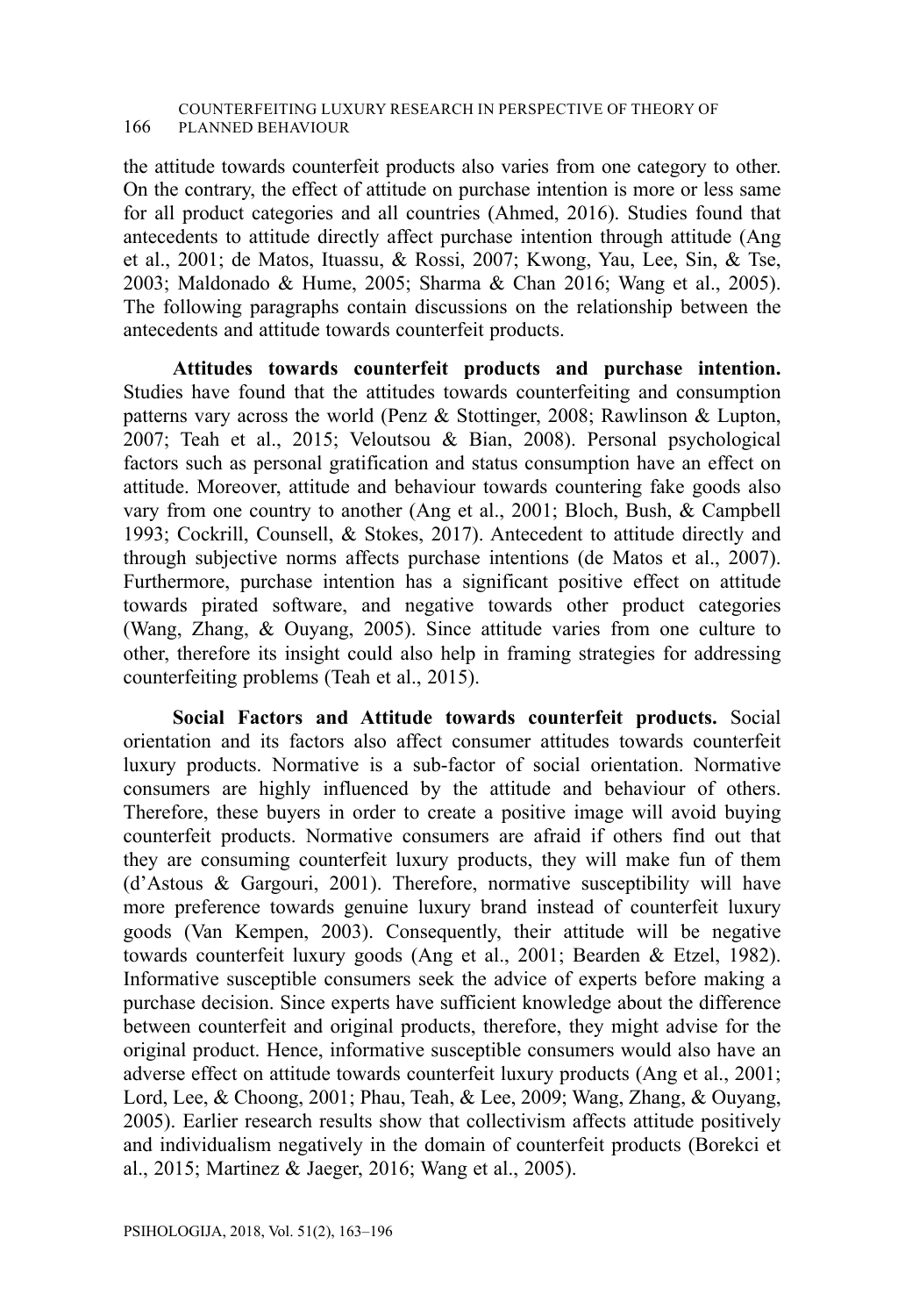**Personal Factors and Attitude towards counterfeit products.** Personal factor and its subfactors have an impact on attitudes towards counterfeit goods. Status-conscious consumers have a higher tendency to portray their status through consumption of luxury brands and thus have a positive attitude towards counterfeit luxury products (Sharma & Chan, 2010; Wee, Tan, & Cheok, 1995). Materialism, a personal orientation factor narrates to acquiring and displaying worldly possessions (Park & Burns, 2005; Phau, Marishka, & Dix, 2009). Since materialistic people give the highest priority to acquire and display worldly possessions and to make an impression on others, therefore they also have a strong influence on attitude (Belk, 1985; Randhawa, Calantone, & Voorhees, 2015; Yoo & Lee, 2009). Consumers who are concerned about their sense of achievement and group recognition fall in the category of personal gratification and they have a negative attitude towards counterfeit luxury products (Ang et al., 2001; Phau & Ng, 2010; Wang et al., 2005; Yoo & Lee, 2012). Status conscious customers tend to own expensive and symbolic brands to portray their identity to others (Hoe, Hogg, & Hart, 2003; Teah, et al., 2015). Consumers, while purchasing counterfeit goods take the risk of being negatively exposed to others (Stone & Gronhaug, 1993). Additionally, personal factors such as perceived risk and value consciousness also have a significant relationship with attitudes towards counterfeit products (Albers-Miller, 1999; Bloch et al., 1993; Cordell et al., 1996; Wee et al., 1995).

**Ethical Factors and Attitude towards counterfeit products.** Moral and ethical factors such as relativism, idealism, consumer ethics and religiosity influence consumer attitude towards counterfeit luxury products (Aleassa, 2009; Maldonado & Hume, 2005). Specifically, consumer ethics and idealism have an adverse impact, and relativism has a positive impact on attitudes towards counterfeiting. Religiosity, on the other hand, has an intermediating role between attitudes and purchase intentions, and a direct link with attitudes towards counterfeit products (Aleassa, 2009; Maldonado & Hume, 2005). Consumers with a low level of hedonic experience and ethical concern are highly inclined to share counterfeit products with other customers (Chaudhry & Stumpf, 2011). It is observed that ethical concern has mediating effect with attitudes and purchase intentions (Aleassa, 2009).

### **Conceptual Framework**

In this study, our primary objective is not to test each element of the Theory of Reasoned Action (TRA) and Theory of Planned Behavior (TPB) as this has already been done in past researches. Our core objective is to establish the correlation between moral, social and personal factors with the attitude of counterfeit luxury products for the purpose of better understanding the purchase intentions of the consumers (Phau & Teah, 2009; Wang et al., 2005). In this prospect to describe social and personal elements of the conceptual model, we have relied on the Theory of Reasoned Action (TRA). To understand the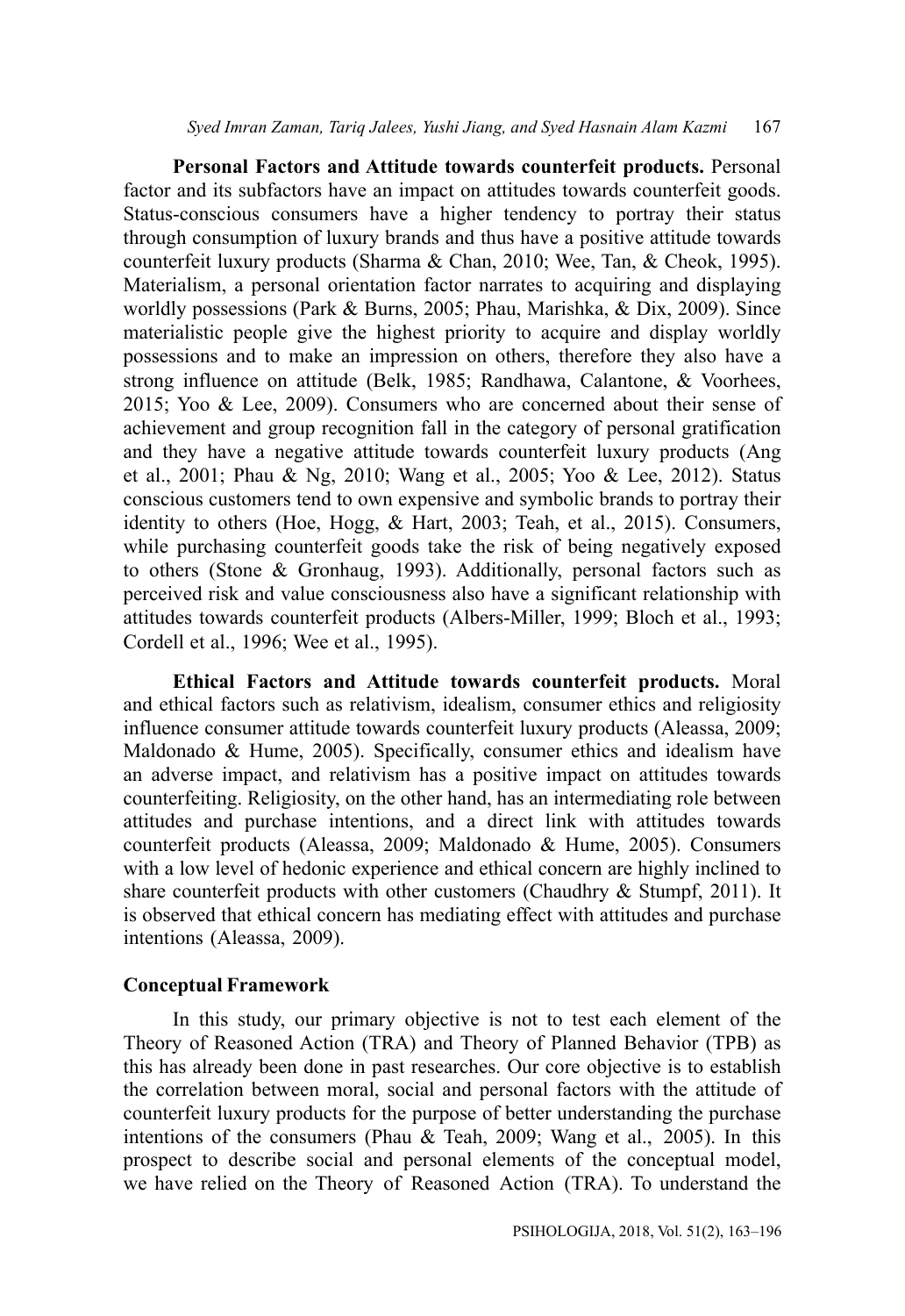#### COUNTERFEITING LUXURY RESEARCH IN PERSPECTIVE OF THEORY OF 168 PLANNED BEHAVIOUR

Moral part of this study, Theory of Planned Behavior (TPB) has been utilised to explain consumer ethics, religiosity, idealism, and relativism. In the theoretical model, we have directed the social, personal and moral factors through attitude. As it is often seen from previous studies that attitude is a strong predictor of purchase intention (Chang, 1998; Christensen & Eining, 1991; d'Astous, Colbert, & Montpetit, 2005; Peace, Galletta, & Thong, 2003; Thong & Yap, 1998). The depiction of the Theoretical Framework is portrayed below in Figure 1.





Overall model. H1: Social orientation, personal orientation and moral orientation and their factors and attitude will have significant fit when tested through SEM.

PSIHOLOGIJA, 2018, Vol. 51(2), 163–196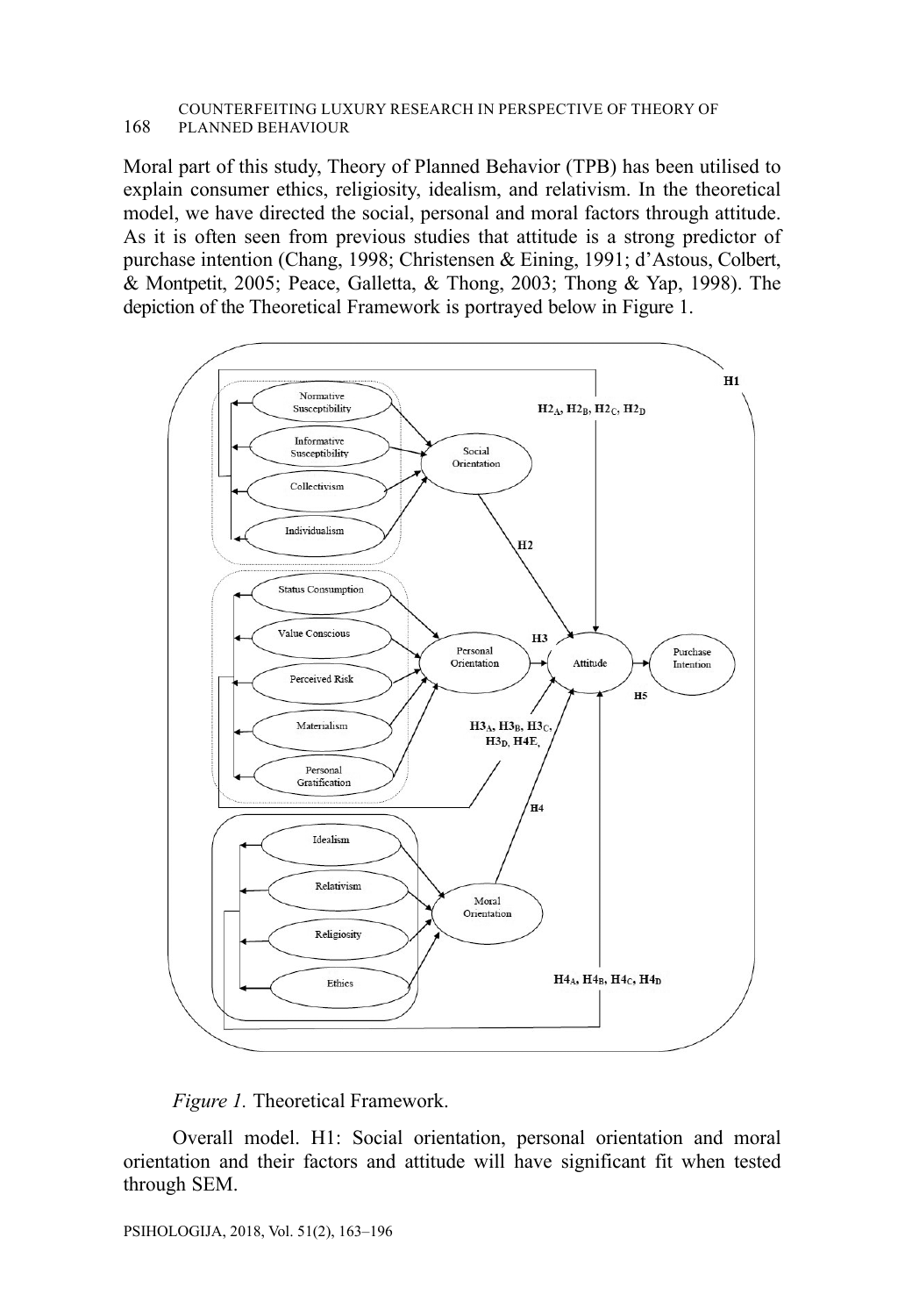**Social Orientation.** The term Social orientation or social influence refers to external forces including environment and culture on the people's behaviour.

On the basis of the previous discussion on the arguments of social orientation aspects of the literature, the succeeding hypothesis has been developed.

H2: Social orientation positively influences attitudes towards counterfeit luxury products.

**Informative and Normative and Susceptibility.** Informative and Normative susceptibility influences consumer's attitudes and behaviour (Ang et al., 2001; Bearden, Netemeyer, & Teel, 1989; Wang et al., 2005). In the viewpoint of informative susceptibility, consumers due to lack of information on genuine or counterfeit products obtain expert's opinion and act accordingly. If the expert's opinion is favourable towards the genuine product, they would advise information seeker against the counterfeit product, and hence consumer will form negative attitudes towards counterfeit goods (Phau & Teah, 2009).

Normative consumers are more concerned about their self-image and to impress others. Therefore, they expect to behave in accordance with other's expectations (Penz & Stottinger, 2005). Since purchasing counterfeit products does not portray a positive image normative consumers will have a negative attitude towards counterfeiting (Ang et al., 2001; Lord et al., 2001; Wang, Zhang, Zang, & Ouyang, 2005).

On the basis of the previous literature on normative and informative susceptibility factors, the succeeding hypotheses have been developed.

H2A: Normative susceptibility negatively influences the attitude of counterfeit luxury products.

H2B: Informative susceptibility negatively influences the attitude of counterfeit luxury products.

**Collectivism and Individualism.** In a collectivist culture, Coordination and sharing of knowledge are the factors which have a significant role in the decision-making process. This exchange of knowledge develops or enhances the willingness of the consumer to purchase counterfeit goods (Husted, 2000). Since majority of the population in collectivist societies does not consider counterfeiting as unethical, therefore most of the individuals in these communities will have a positive attitude towards counterfeiting (Wang et al., 2005).

Individualism is defined as the level of strong or weak relation among individuals (Hofstede, 2001). A set of mutual values or beliefs about the relationship of a person with other persons or groups (Earley, 1993). Individual features are more important towards individualistic societies. They have more admiration towards copyrights materials and genuine goods consequently; they are less inclined to purchase pirated or counterfeited goods (Husted, 2000; Swinyard, Rinne, & Kau, 1990).

On the basis of the previous literature on individualism and collectivism factors, the succeeding hypothesis have been developed.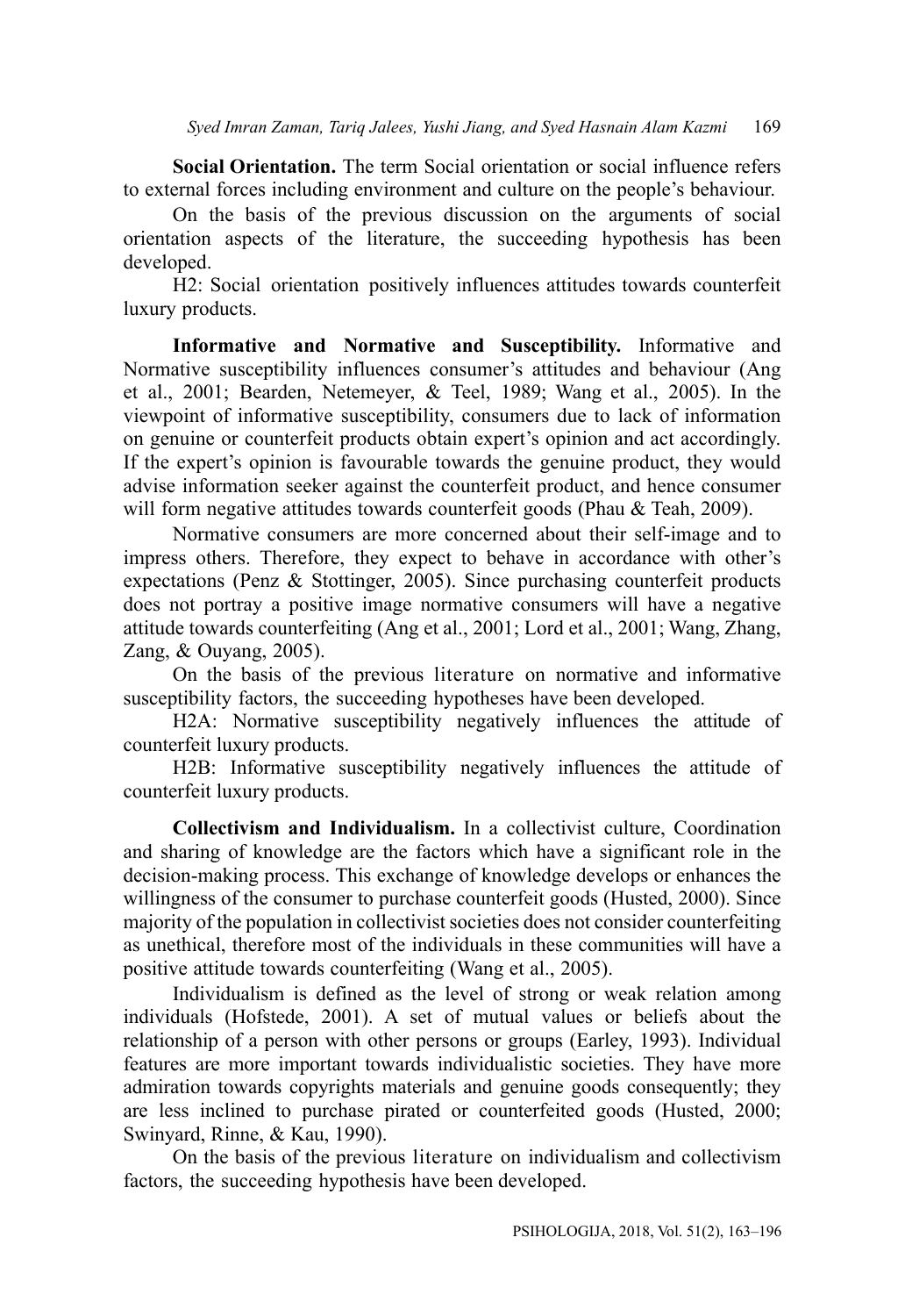#### COUNTERFEITING LUXURY RESEARCH IN PERSPECTIVE OF THEORY OF 170 PLANNED BEHAVIOUR

H2C: Individualism negatively influences the attitude of counterfeit luxury products.

H2D: Collectivism positively influences the attitude of counterfeit luxury products.

**Personal Orientation.** Personal orientation primarily comprises of the act of one individual to influence, convince or persuade other persons for the reason of having a precise effect. People determine their relation with other people (Bearden et al., 1989) in a continuously developing process. The process supports bilateral and directional interactions that may happen between personal and environmental characteristics.

On the basis of the argument presented in the literature about personal orientation factors, the latter hypothesis has been derived.

H3: Personal orientation factors positively influences attitude of counterfeit luxury products.

**Materialism.** Materialism gives relative high importance to owning possessions (Belk, 1985). The consideration to material goods, thinking of them as valuable to acquire centrality, success and happiness in life (Richins, 1994). Consumers who are highly materialistic stand very much concerned about exhibiting their possessions to other people or groups to display their high status in society (Fitzmaurice & Comegys, 2006; Netemeyer, Burton, & Lichtenstein, 1995).

On the basis of the previous literature on materialism, the latter hypothesis has been derived.

H3A: Materialism positively influences the attitude of counterfeit luxury products.

**Status Consumption.** A process through which the individuals consume, display, use, purchase and make determined efforts for the consumption of a good or a service to gain status or improve their social standing in society (Eastman, Fredenberger, Campbell, & Calvert, 1997). An individual will be acknowledged and awarded to be part of a group according to a social standing (Dawson & Cavell, 1986; Eastman et al., 1997; Packard, 1959; Scitovsky, 1992), that is not dependent on social level or individual's earnings. It is incorrect to consider that status consumption is only susceptible for the rich or the poor (Freedman, 1991; Miller, 1991; Shipman, 2004). Status consumption conscious consumers need to reflect their self-identity using high-quality brands in doing so they also fulfil their desire of attaining higher social status (Hoe et al., 2003; Wilcox, Kim, & Sen, 2009).

On the basis of previous literature on status consumption, the latter hypothesis has been derived.

H3B: Status consumption positively influences the attitude of counterfeit luxury products.

**Personal Gratification.** The idea of personal gratification refers to the need for social recognition, accomplishment and an aspiration of enjoyment of excellent things in life (Ang et al., 2001; Wang et al., 2005). Genuine and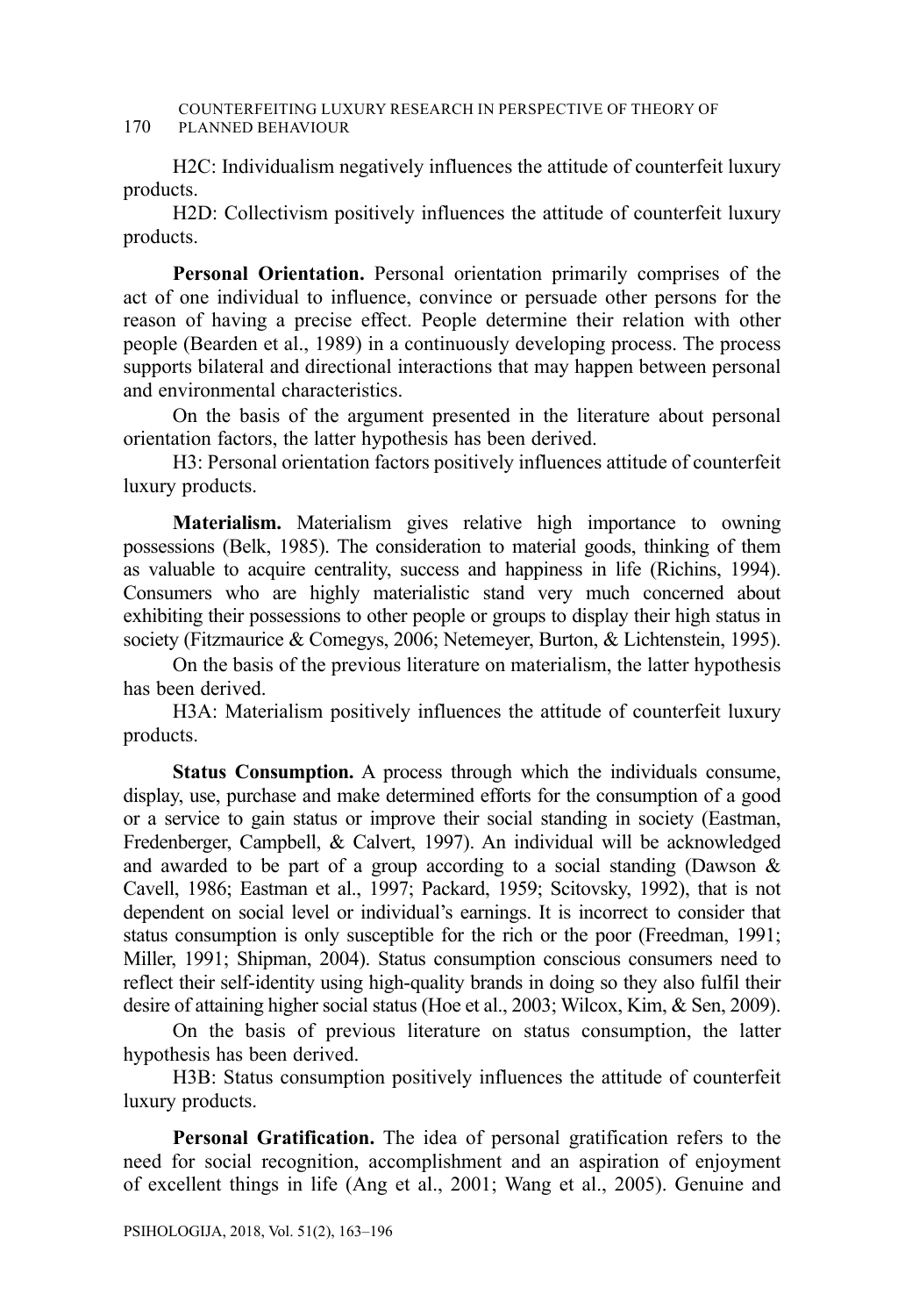counterfeit goods have a significant difference in quality (Thurasamy, Jantan, Chow, & Nasirin, 2003). The consumers having a high level of sense of personal gratification will be more aware of the visibility and prominence of products and therefore will be less accepting of counterfeit products.

On the other hand, the consumers having a low level of personal gratification have a positive attitude towards counterfeiting as a personal achievement or believe a high-quality product is not so important to them (Ang et al., 2001).

Based on the previous literature on personal gratification, the latter hypothesis has been derived.

H3C: Personal gratification positively influences the attitude of counterfeit luxury products.

**Value Consciousness.** Value consciousness refers to consumers concern for the price as compared to the quality of goods. It also means high-value conscious consumer acceptability for lower quality products if purchase results in significant savings (Lichtenstein, Netemeyer, & Burton, 1990). Perceived value of a good causes considerable influence in a purchase decision. When a consumer finds a product option, which is of better value in comparison to another product option, his intention to buy increases (Dodds, Monroe, & Grewal, 1991). This experience of purchasing a better-valued product gives the consumer a feeling of a smart shopper (Lichtenstein, Ridgway, & Netemeyer, 1993).

On the basis of above literature on value consciousness, the consequent hypothesis has been derived.

H3D: Value consciousness positively influences the attitude of counterfeit luxury products.

**Perceived Risk.** In consumer behaviour discipline, Perceived risk indicates all the adverse consequences resulting from purchases (Stone & Gronhaug, 1993). Consistent with previous research perceived risk asserts that all consumer purchase decisions involve a sense of risk taking (Bamossy & Scammon, 1985). It reflects the outcome caused by choosing a particular brand and the apprehensions for the undesirable consequences resulting from a wrong purchase decision (Dowling & Staelin, 1994; Havlena & DeSarbo, 1991; Stone & Grønhaug, 1993). There is a significant role played by perceived risk in influencing consumer attitudes towards purchase behaviour (Mitchell, 1999; Taylor, 1974).

On the basis of preceding literature on perceived risk, the consequent hypothesis has been derived.

H3E: Perceived risk negatively influences the attitude of counterfeit luxury products.

**Moral Orientation.** To better understand the ethical and moral aspects concerning consumer attitudes towards counterfeiting goods, additional predictors of the theory of planned behaviour are being tested which includes consumer ethics, idealism, relativism and religiosity.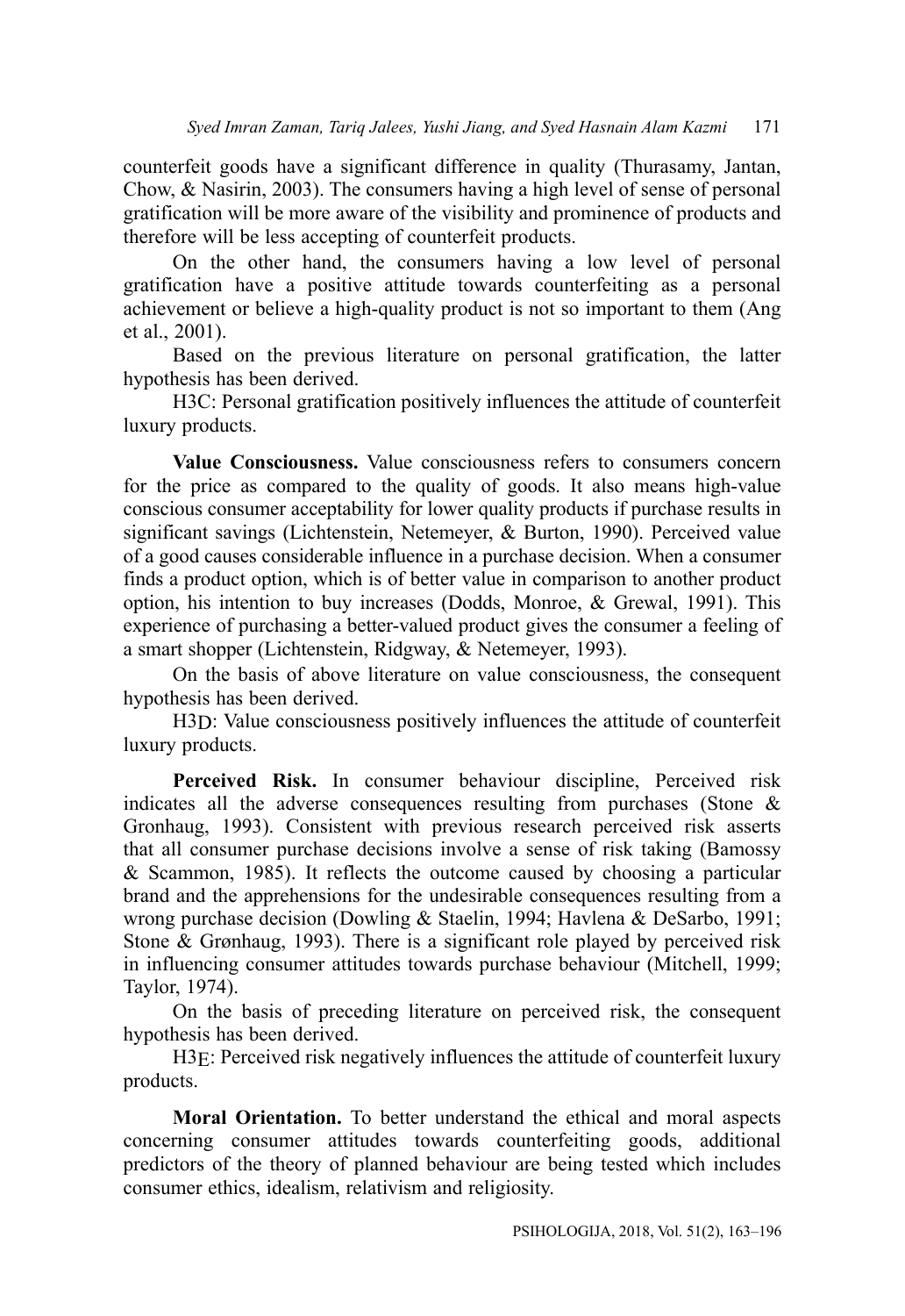#### COUNTERFEITING LUXURY RESEARCH IN PERSPECTIVE OF THEORY OF 172 PLANNED BEHAVIOUR

On the basis of the discussion presented in the literature about moral orientation aspects, the consequent hypothesis is developed:

H4: Moral orientation factors positively influence on attitude towards counterfeit luxury products.

**Idealism and Relativism.** The belief of idealists is morality will guide action at all times, describing it is entirely wrong to harm someone and should be averted at all times (Forsyth, 1992). Idealistic individuals have a belief that morality leads to more favourable outcomes (Vitell & Paolillo, 2003). In contrast to idealism, relativism refers to the notion that moral standards or moral beliefs are related to cultural context, and its principal concern is with the consequences of the behaviour (Forsyth, 1992; Vitell & Paolillo, 2003). Idealism and relativism can alter from individual to individual. It also means that idealism can have a stronger effect on the lives of some people while relativism can be more important in the lives of others (Vitell & Paolillo, 2003).

On the basis of the preceding literature on idealism and relativism, the consequent hypotheses have been derived.

H4A: Idealism negatively influences consumer's attitude towards of counterfeit luxury products.

H4B: The relativism positively influences consumer's attitude towards counterfeit luxury products.

**Religiosity.** Religiosity portrays an individual's belief in God, his obligation to follow the principles considered to be determined by God (McDaniel & Burnett, 1990). It also refers to a religious perspective providing a background on life and behaviour in a society (Conrad, 2004). As per research conducted by Kennedy and Lawton (1998), religiosity is known to play a substantial role in affecting attitudes towards purchase behaviour. It was established in research conducted by Ahmed, Chung, and Eichenseher (2003) that religiosity had a significant effect on consumer attitudes and behaviours, whereas attitude is centred on the consumer's belief or religion by the six-country multi crosscultural study. Studies conducted on managers in Thailand and US indicates religiosity to be a key predictor of behavioural intentions in ethical decisionmaking (Kurpis, Beqiri, & Helgeson. 2008; Singhapakdi, Salyachivin, Virakul, & Veerayangkur, 2000). Religiosity thus is an expression of a persons devotion concerning his religion (Essoo & Dibb, 2004). As counterfeiting is considered to be unethical, immoral and against the norms of society, individuals with high religious attachments will have a negative attitude towards purchasing counterfeit products.

On the basis of preceding literature on religiosity, the consequent hypothesis has been derived.

H4C: Religiosity inversely influences consumer's attitude of counterfeit luxury products.

**Consumer ethics.** Consumer ethics describes the moral principles and standards, rules and values which guide the behaviour of an individual in daily life including the consumption of goods and services (Muncy & Vitell, 1992).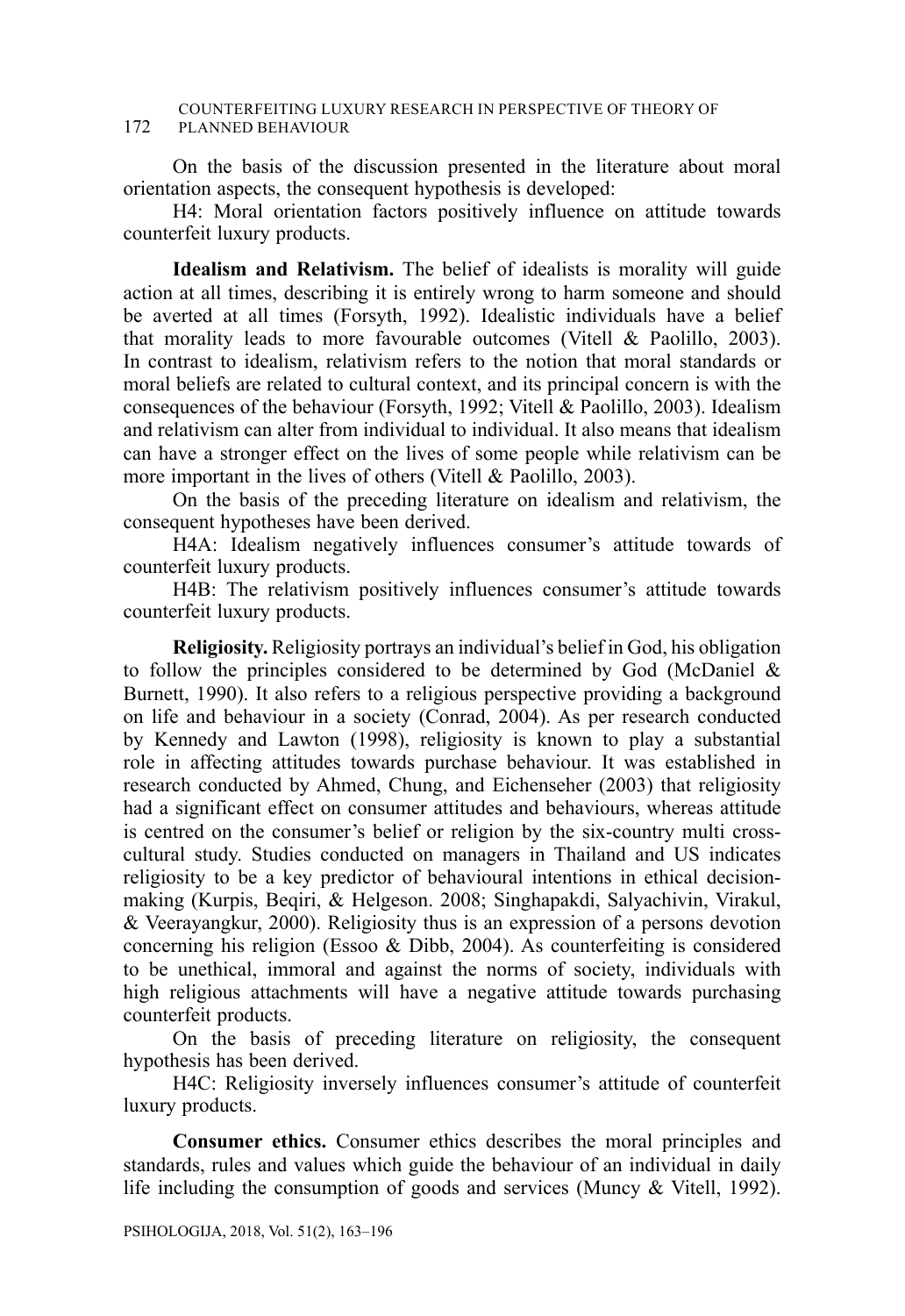Consumer ethics has a considerable influence on consumer motivations to accept or reject counterfeit goods (Michaelidou & Christodoulides, 2011). Moral judgment signifies the way an individual assesses when faced with a moral dilemma like right or wrong, ethical or unethical (Schwepker Jr & David, 1999). Consumer faces an ethical dilemma when purchasing counterfeit products as it is considered to be socially undesirable and it violates consumer ethics (Eisend & Schuchert-Güler, 2006). As observed from prior research, much of the literature can be found on ethical issues, but consumer ethics in purchasing counterfeits is a less researched topic (Vitell & Paolillo, 2003). Overall, research advocates that consumers having a higher regard for consumer ethics are less likely to buy counterfeit goods due to their respect for lawful behaviour and integrity towards themselves (Cordell et al., 1996; De Matos et al., 2007).

On the basis of above literature on consumer ethics, the latter hypothesis has been derived.

H4D: Ethics negatively influences consumer's attitude of counterfeit luxury products.

**Attitude and Purchase Intention.** The Theory of Planned Behavior (TPB) states that purchase behaviour is influenced by purchase intention, which is subjective of attitudes (Fishbein & Ajzen, 1975). This relationship is subject to availability of resources and opportunities (Chang, 1998). Unethical decisions including the purchase of luxury counterfeit products are dependent on the attitudes of consumers, and it does not vary with product class (Ang et al., 2001; Wee et al., 1995). Consumers with a positive attitude towards counterfeiting are more vulnerable to buy counterfeit products. In the case of non-favorable attitudes, consumers avoid purchasing counterfeit luxury products (Wee et al., 1995).

Based on the above discussions the derived hypothesis on attitude and purchase intention is presented below:

H5: Positive attitudes positively influences the attitude for purchase intention of counterfeit luxury products.

### **Method**

The focus of the study is counterfeit luxury apparel in Pakistan. The reasons for selecting this product are: Pakistan's economy is inclined towards textile, and the share of counterfeit fashion apparel is about 60% (Masood, 2010). Margins on the luxury brand are significantly higher. Consumers have a strong preference for popular fads and fashion due to which the demand of luxury fashion apparel is increasing in a geometric progression (Chang, 1998; Eisend & Schuchert-Güler, 2006). Luxury brands are a niche market, and hence the supply is limited.

Initially, the study has measured normality of items, and univariate normality of the construct. Subsequently, it has measured reliability and validity of the adapted questionnaire on the present data set. After that, the overall model was tested in two stages. Initially, CFA for each construct was tested followed by testing of overall model (Hair Jr, Black, Babin, Anderson, & Tatham, 2010; Steenkamp & Van Trijp, 1991). Other details relating to methodology are as follows.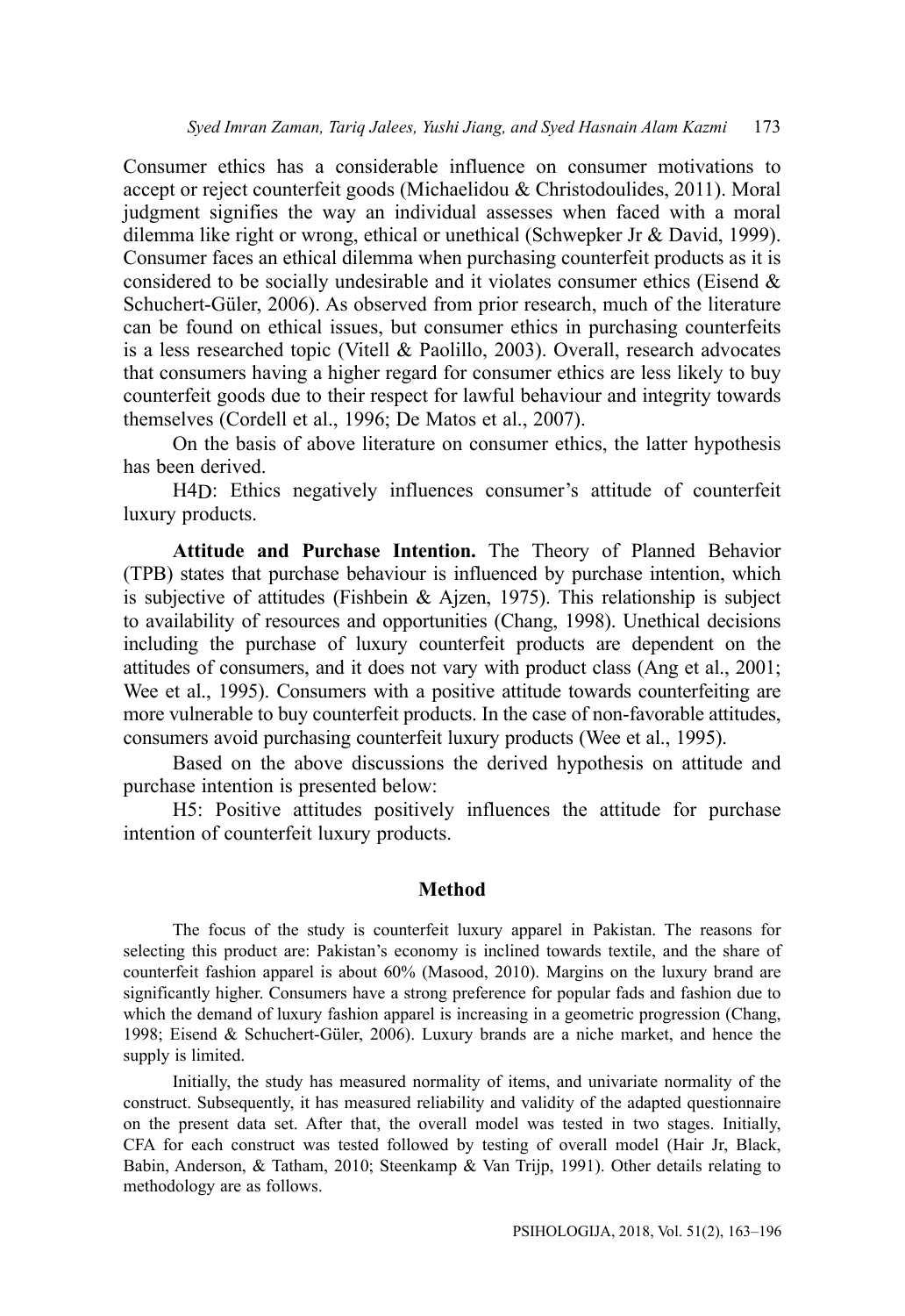# COUNTERFEITING LUXURY RESEARCH IN PERSPECTIVE OF THEORY OF

### 174 PLANNED BEHAVIOUR

#### **Population and Sampling**

The population size for this study is adults living in the urban areas. Earlier studies based on SEM include 5 to 10 observation per parameters (Bentler & Chou, 1987). TThis study has incorporated 100 indicator variables with 5 to 10 items per indicator variable to fit the suitable sample size within range of 500 to 1000. The valid sample size for this research is 907, which comes within the prescribed range as define in research (Hair Jr., Anderson, Tatham, & Black, 2007). The data was collected from the major cities through mall intercept method: Karachi ( $N = 523$ ), Lahore ( $N = 284$ ), Faisalabad ( $N = 114$ ), and Rawalpindi Islamabad  $(N = 114)$ .

#### **Data collection procedure**

Six enumerators were hired to collect the data from the leading malls of the selected cities of Pakistan. The hired enumerators after attending training and orientation sessions intercepted the respondents, informed them about the purpose, were told that their participation is voluntary and they could discontinue at any time. The anonymity was guaranteed by ensuring that their name and identity were not collected. Enumerators read the questions and filled them by themselves. Experience shows that this approach gives a better response.

#### **Respondent Profile**

The valid sample size was 907 with a response rate of 87%. The males were 478 (53%), and females were 429 (47%). Respondents age was up to 18 years 223 (25%); between 19 to 20 years 229 (25%), 30 to 39 years 185 (29%), 40 to 49 years 210 (23%) and at least 50 years 60 (7%). Income wise distribution was as follows: 501 (59%) belonged to the lowerincome group, 339 (38%) belonged to the middle-income group, and 67 (7%) belonged to the upper-income group. Marital Status wise: 468 (52%) were single, and 439 (48%) were married. In education terms, 53% had education up to primary level, 30% had education up to intermediate level, and 7% had bachelor's degree.

The sample regarding age, gender and marital status was similar to the national average. However, in term of income group and educational level, it was higher than the national average. Comparatively, in Pakistan, 84% belongs to the lower-income group, 6% to the middle-income group, and 10% to the upper-income group. Likewise, in term of education, in Pakistan 60% of the population has primary schooling; 35% have secondary education, and only 8% have higher education. The reason for this disparity in term of education and income level as compared to national average is that the target population for this study is upper, middle and higher income group.

### **Scale and measure**

The questionnaire that was administered to the respondents had 19 variables, and all of them were converted to five point Likert Scales are as follows:

(1) Attitude scale has five items, all adapted from the measure developed by Huang, Lee, and Ho (2004); (2) Religiosity has ten items all adapted from measure developed by Worthington Jr et al. (2003); (3) Purchase intention, normative, informative, collectivism, value conscious, and personal gratification scales were adapted from measures developed by Wang et al. (2005) and each of them have five items except values conscious which have four items; (4) Individualism scale was adapted from Mourali, Laroche, and Pons (2005) with three items; (5) Materialism with five items was adapted from Sirgy (1998); (6) Status consumption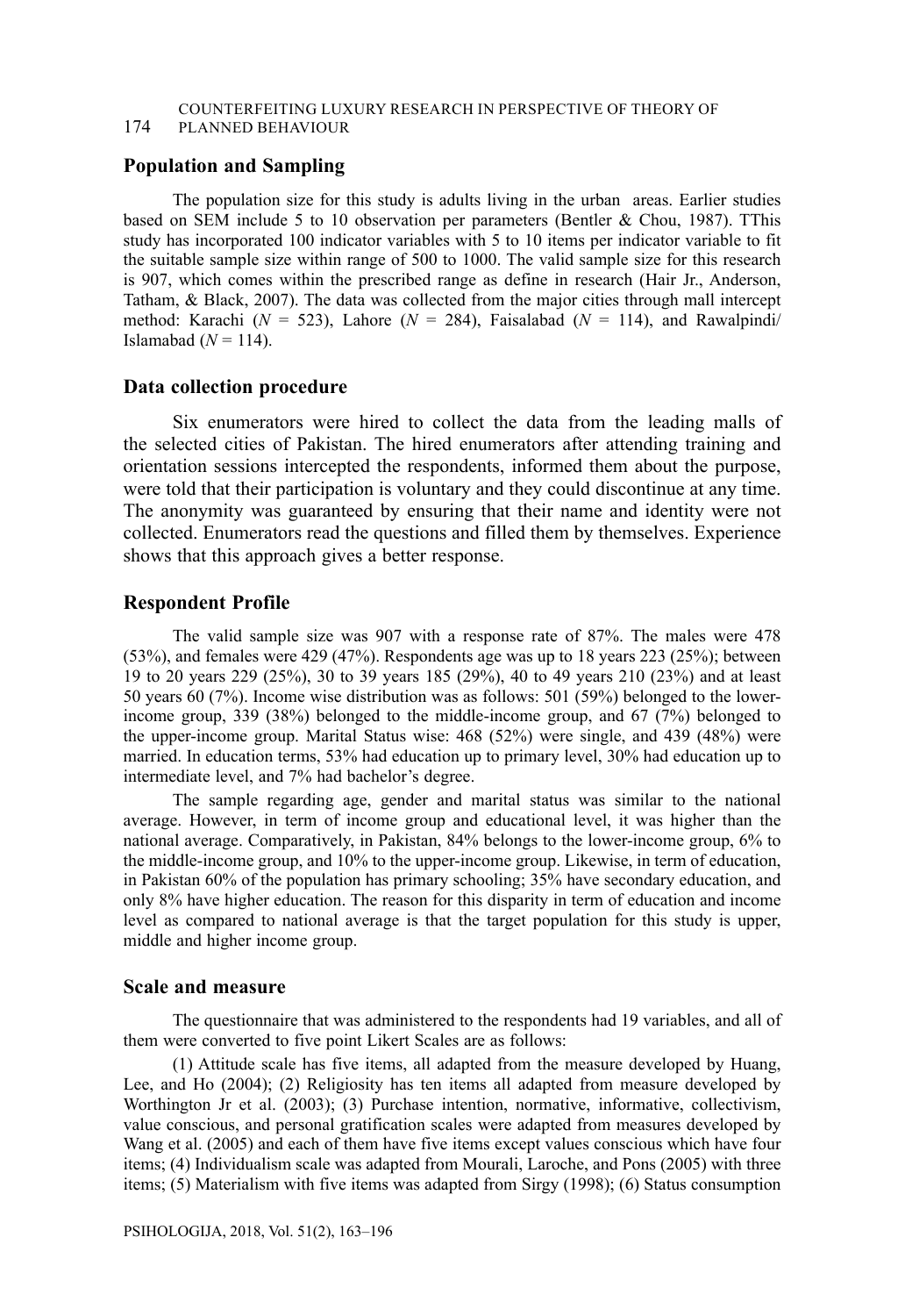scale with five items was adapted from Eastman, Goldsmith, and Flynn (1999); (7) Perceived risk with five items was adapted from Yung-Ming (2009); (8) Idealism and relativism with ten items each were adapted from the measures developed by Forsyth (1980) and Johnson (2007); (9) Consumer ethics has four factors that are (a) Actively Benefiting from Illegal activities – five items, (b) Passively Benefiting Activities – three items, (c) Actively benefiting from questionable, but legal activity with three items, (d) No Harm/no foul with six items. All the constructs have been validated in earlier studies (Muncy & Vitell, 1992; Van Kempen, 2003; Van Kenhove, Vermeir, & Verniers, 2001).

### **Results**

### **Descriptive and Reliability of Initial Measure**

The descriptive study inclusive of Skewness and Kurtosis, Mean, Standard Deviation and reliability are summarised in Table 1.

Table 1 *Descriptive Statistics*

| Construct                         | Reliability | $\boldsymbol{M}$ | SD   | Sk      | Ku      |
|-----------------------------------|-------------|------------------|------|---------|---------|
| Gratification (Personal)          | .88         | 4.71             | 1.79 | $-0.59$ | 0.84    |
| Purchase Intention                | .87         | 3.66             | 1.72 | 0.17    | $-1.20$ |
| Value Consciousness               | .90         | 4.61             | 1.77 | $-0.47$ | $-0.99$ |
| Risk (Perceived)                  | .84         | 4.34             | 1.50 | $-0.42$ | $-1.25$ |
| Status consumption                | .85         | 3.87             | 1.70 | 0.04    | $-1.01$ |
| Materialism                       | .87         | 4.47             | 1.64 | $-0.19$ | $-1.34$ |
| Attitude                          | .84         | 3.76             | 1.50 | 0.20    | $-0.99$ |
| Individualism                     | .78         | 3.98             | 1.69 | $-0.03$ | $-0.84$ |
| Collectivism                      | .71         | 4.34             | 1.46 | 0.03    | $-0.96$ |
| <b>Information Susceptibility</b> | .82         | 4.36             | 1.60 | $-0.18$ | $-0.84$ |
| Ethics                            | .93         | 3.91             | 1.90 | 0.03    | $-0.88$ |
| Religiosity                       | .90         | 4.24             | 1.76 | $-0.39$ | $-0.79$ |
| Relativism                        | .92         | 4.28             | 1.45 | $-0.40$ | $-0.19$ |
| Idealism                          | .92         | 4.35             | 1.70 | $-0.57$ | $-0.93$ |
| Normative Suscpecitlity           | .78         | 4.22             | 1.48 | $-0.30$ | $-0.88$ |

*Note.* The reliabilities after dropping the factors.

The results of the descriptive table show that the range of reliability is within adequate limits, Religiosity ( $M = 4.24$ ,  $SD = 1.76$ ,  $\alpha = .90$ ) and Collectivism ( $M = 4.34$ ,  $SD = 1.46$ ,  $\alpha = .71$ ), indicating acceptable internal consistency. Skewness and Kurtosis level also ranged between  $\pm 2.5$  indicating constructs univariate normality is acceptable (Leech, Barrett, & Morgan., 2005). It may be pointed that mean, and standard values are not universal and vary from one culture to other.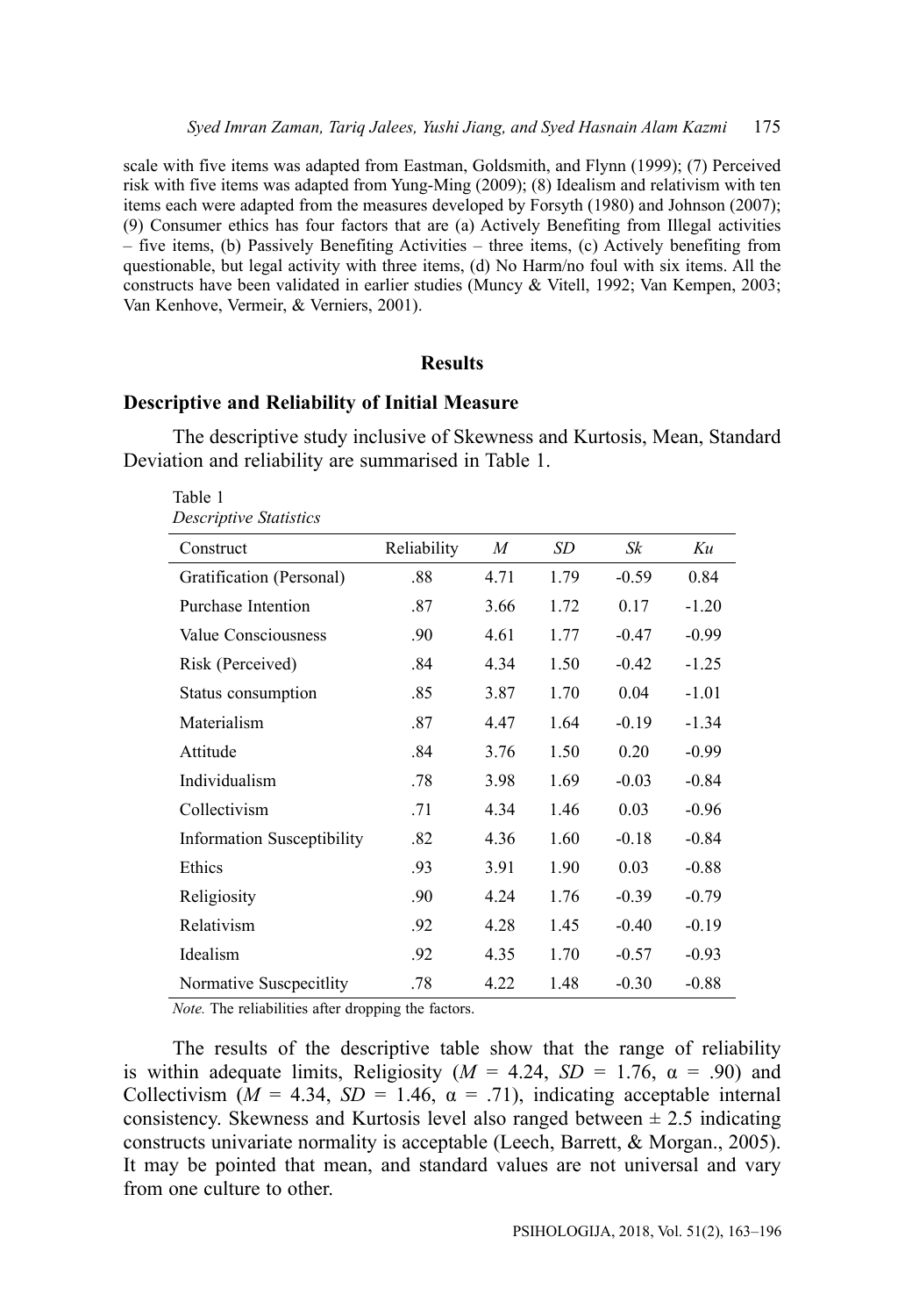#### COUNTERFEITING LUXURY RESEARCH IN PERSPECTIVE OF THEORY OF 176 PLANNED BEHAVIOUR

### **Validities of the constructs**

All the factor loading is greater than .40 (refer to Table 2), Since internal consistency is higher than .60 (refer to Table 2) indicating the constructs have reasonable convergent validities (Shammout, 2007).

The square root of variance explained are greater than the square of all the pairs of correlation indicating the constructs fulfil discriminant validity requirements (Kline, Sulsky, & Rever-Moriyama, 2000; Shammout, 2007).

### **Exploratory Factor Analysis**

Principal factor analysis with Varimax Rotation was applied for reducing data to a smaller set of summary variables, to ascertain general structure and logical structure of the phenomena. Summarised results are depicted in Table 2.

| Construct                  | KMO | Bartlett's Test of Sphericity | Cumulative factor<br>loading |
|----------------------------|-----|-------------------------------|------------------------------|
| Gratification (Personal)   | .87 | 1999.99                       | 73.30%                       |
| Purchase Intention         | .88 | 2541.80                       | 73.27%                       |
| Value Consciousness        | .84 | 2007.18                       | 77.39%                       |
| Risk (Perceived)           | .85 | 1551.52                       | 62.09%                       |
| Status consumption         | .83 | 1668.50                       | 62.49%                       |
| Materialism                | .89 | 2467.57                       | 56.26%                       |
| Attitude                   | .85 | 1474.41                       | 61.62%                       |
| Individualism              | .71 | 673.50                        | 69.70%                       |
| Collectivism               | .75 | 554.81                        | 53.91%                       |
| Information Susceptibility | .77 | 1098.30                       | 77.69%                       |
| Ethics                     | .95 | 10407.51                      | 64.72%                       |
| Religiosity                | .92 | 3956.86                       | 53.37%                       |
| Relativism                 | .91 | 875.12                        | 56.73%                       |
| Idealism                   | .93 | 4522.80                       | 68.36%                       |
| Normative Susceptibility   | .79 | 824.19                        | 60.28                        |

Table 2 *Summarised EFA Results*

*Note*. EFA resulted in one-dimensional except for religiosity, idealism, relativism, and ethics.

The result shows that the Bartlett's Test of Sphericity for the entire construct was significant  $(p < .05)$  and Kaiser-Meyer Olikin measure of Sampling were greater than .60. Additionally, the entire factor loading was greater than .40. It may be pointed out that these results were reworked after dropping the items where required.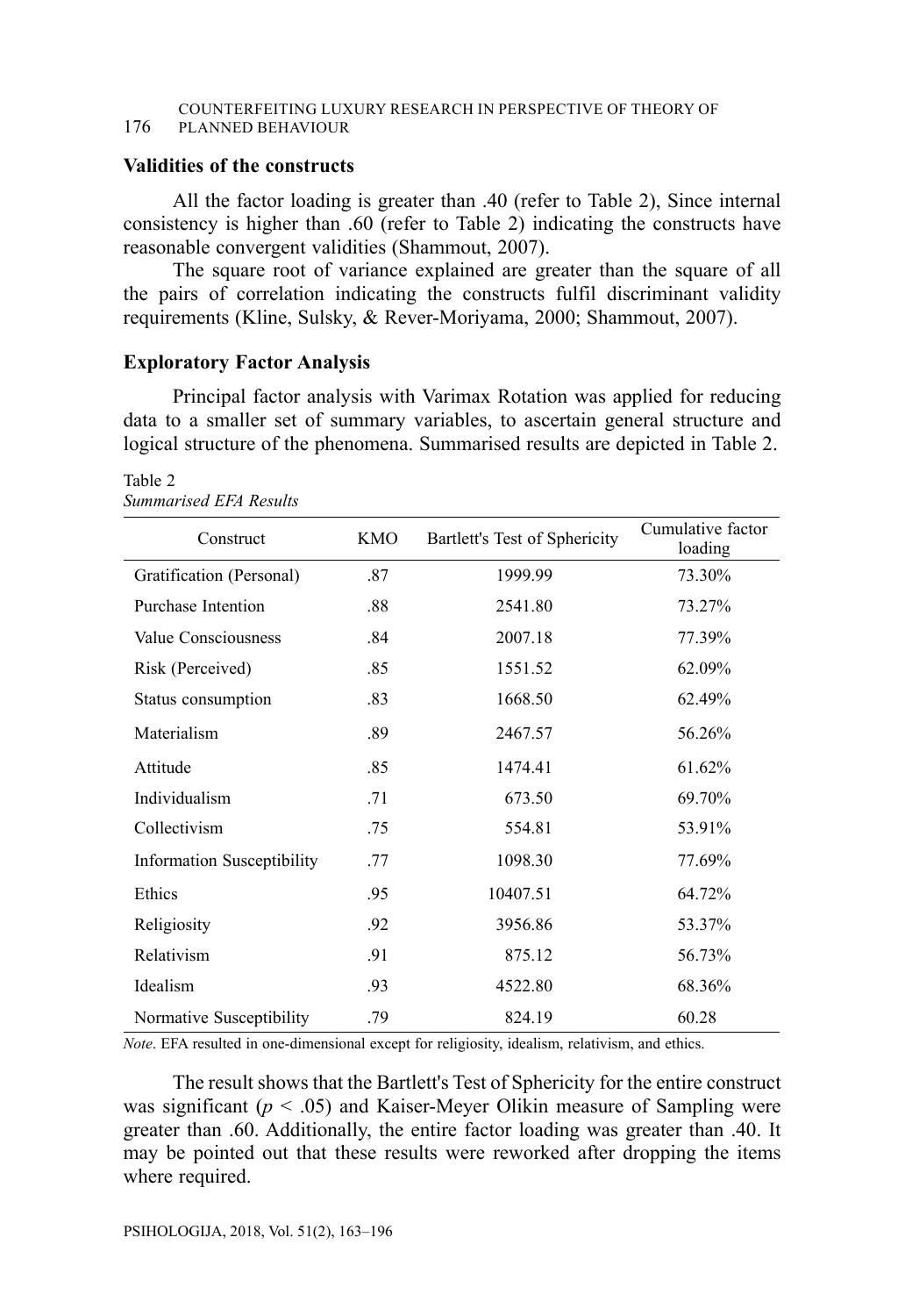### **Confirmatory Factor Analysis**

To measure the theories, CFA was carried out and all the indices are within the prescribed limit, summarised CFA results are presented in Table 3.

| Construct                | $\gamma$ 2/df | NFI   | IFI    | <b>PNFI</b> | PCFI  |
|--------------------------|---------------|-------|--------|-------------|-------|
| Gratification (Personal) | 5.93          | .95   | 0.96   | .47         | .48   |
| Purchase Intention       | 5.36          | .98   | 0.96   | .49         | .49   |
| Value Consciousness      | 4.45          | .96   | 0.98   | .50         | .52   |
| Risk (Perceived)         | 6.66          | .96   | 0.96   | .32         | .31   |
| Status consumption       | 2.99          | .98   | 0.93   | .54         | .68   |
| Materialism              | 1.19          | .99   | 0.99   | .49         | .45   |
| Attitude                 | 4.65          | .91   | 0.91   | .45         | .46   |
| Individualism            | 3.24          | .96   | 0.97   | .32         | .32   |
| Relativism               | 2.76          | .92   | 0.93   | .64         | .66   |
| Collectivism             | 3.56          | .92   | 0.99   | .60         | .60   |
| Informative              | 1.36          | .99   | 0.99   | .33         | .33   |
| Ethics                   | 1.29          | .96   | 0.99   | .74         | .76   |
| Religiosity              | 1.22          | .98   | 0.99   | .45         | .50   |
| Idealism                 | 2.24          | .94   | 0.96   | .56         | .58   |
| Normative                | 1.05          | .99   | 0.99   | .33         | .33   |
| Criteria                 | < 5.0         | > .90 | > 0.95 | > .50       | > .50 |

*Confirmatory Factor Analysis*

Table 3

Above table is showing that all the indices are within the prescribed limit except normative. In the case of normative PNFI and PCFI are below the prescribed limit, however when the final model was tested these two were within the specified limit. Note the last row (criteria) shows the prescribed limit.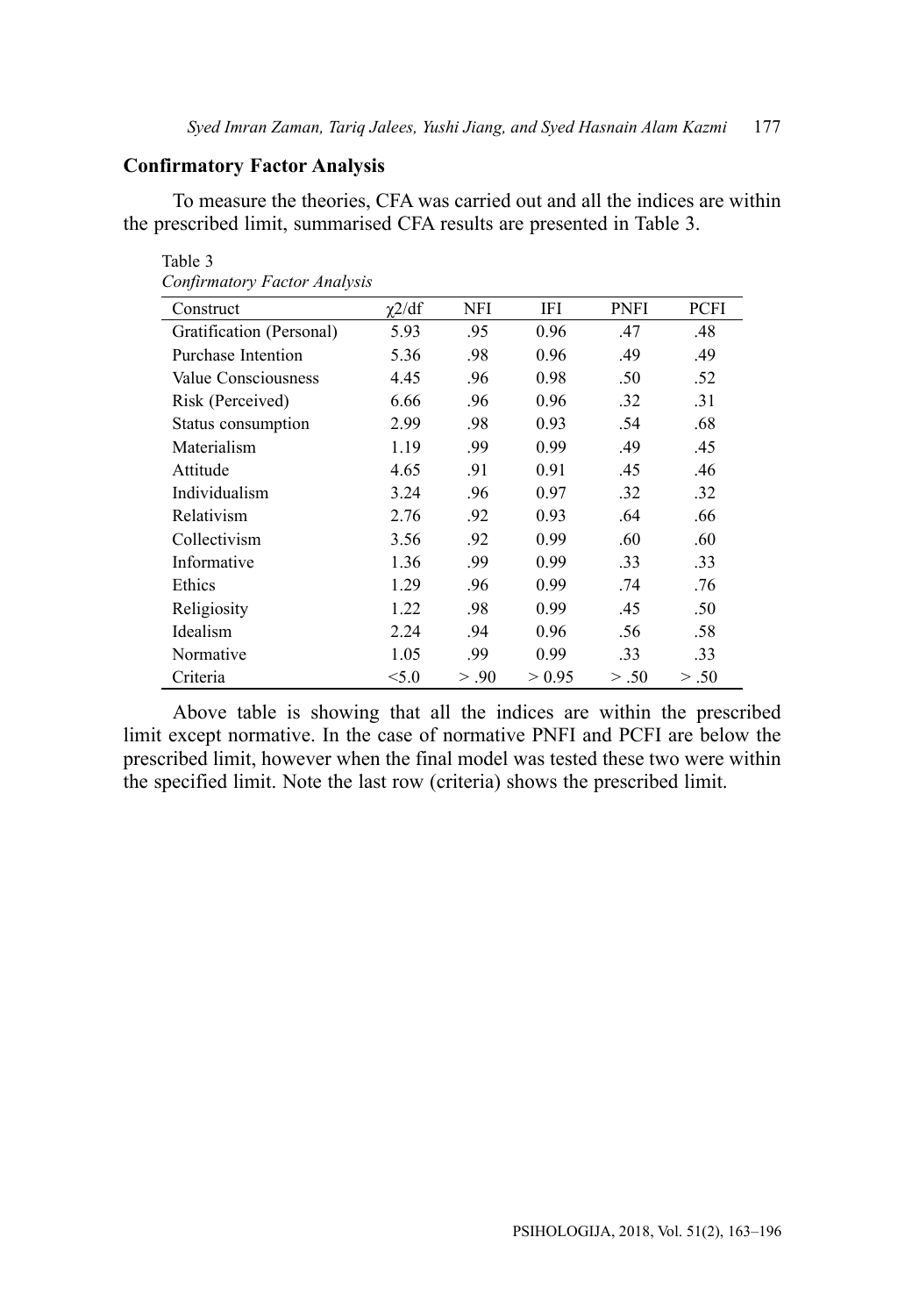178 PLANNED BEHAVIOUR



*Figure 2.* Overall Invariance Model (Standardized).

### **Hypothesis 1**

It was hypothesised that the model developed based on the TRA fitted very well and explained the attitude and behaviour intention as fit indices are within the prescribed limit, therefore, it indicates model adjusted adequately (Hair Jr et al., 2007). For the Indices of the overall model, refer to Table 4 and Figure 2.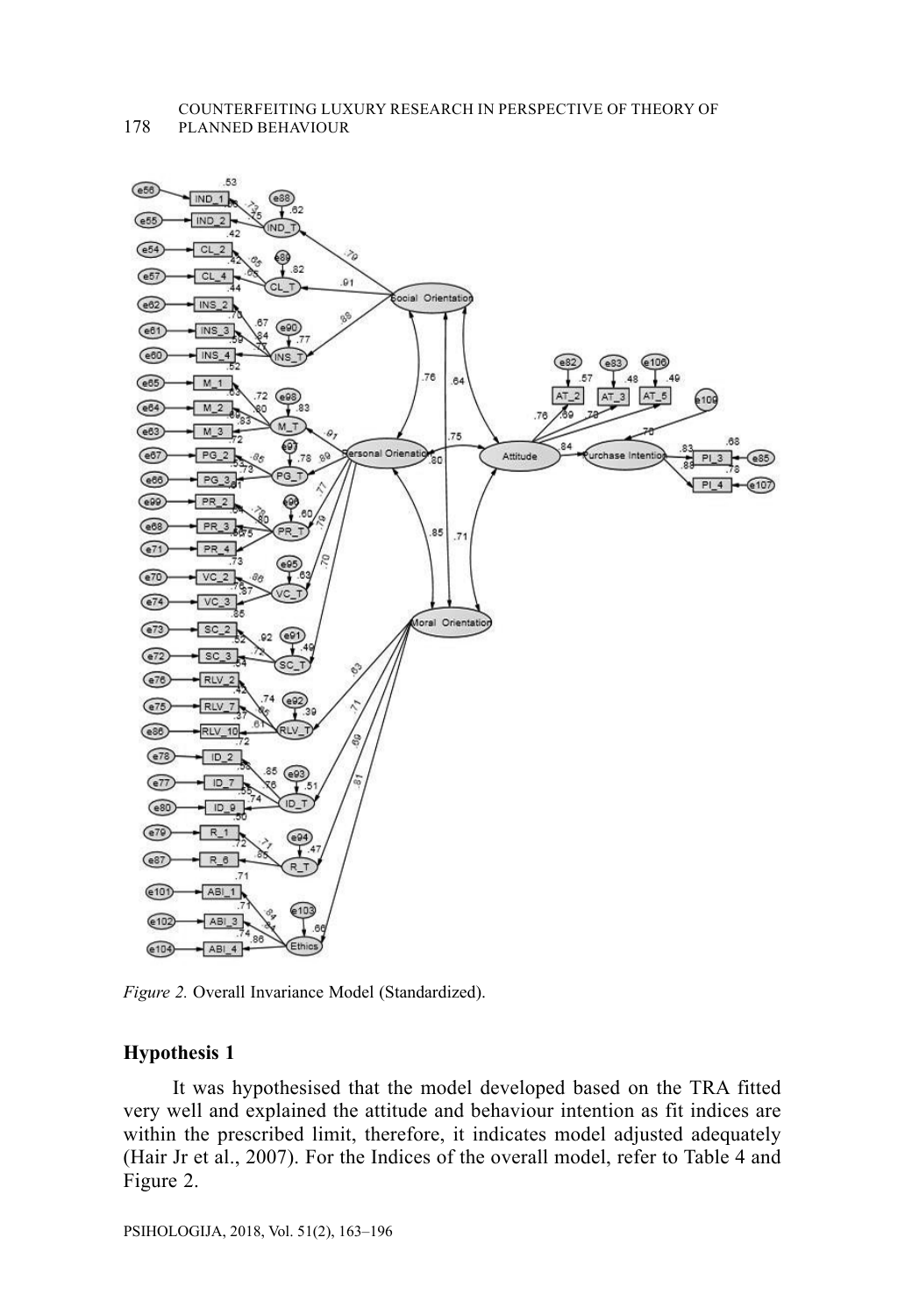| Fit Indices of overall model |               |       |        |             |        |
|------------------------------|---------------|-------|--------|-------------|--------|
| Construct                    | $\gamma$ 2/df | NFI   | IFI    | <b>PNFI</b> | PCFI   |
| Overall Model                | 1.65          | .94   | 0.98   | .86         | .89    |
| Criteria                     | $<$ 5.0       | > 0.9 | > 0.95 | > 0.50      | > 0.50 |

All the fit indices are within the prescribed limit: The  $\chi^2/df = 0 < .05$ ; NFI  $= .945 < .90$ ; IFI = 0.878 > .95; PNFI = .860 > .50; PCFI = .889 > .50. These results show that the model fit is good.

### **Hypothesis 2, 2A, 2B, 2C, 2D**

Table 4

It was hypothesised that personal orientation would positively affect attitude, which failed to be rejected (accepted)  $(R^2 = .24, F(3, 906) = 96.528,$ p < .001). Effect of normative influence on attitude (H2A) was not tested as it was dropped at the initial stage of SEM. The other three sub-hypotheses stated; informative affected attitude (H2B); collectivism affected attitude (H2C) and individualism affected attitude (H2D) also failed to be rejected (accepted) (for details, refer to Appendix A).

#### **Hypothesis 3, 3A, 3B, 3C, 3D, 3E**

It was hypothesised that personal orientation positively influences attitude (H3) which also failed to be rejected (accepted).  $(R^2 = .37, F(5, 906) = 108.834,$  $p$  <.001). Effects of status consumption (H3A); value consciousness (H3B); materialism (H3D) and personal gratification (H3E) have significant positive effects on attitude. While the influence of perceived risk (H3C) on attitude was non-significant (for details, refer to Appendix A).

#### **Hypothesis 4, 4A, 4B, 4C, 4D, 4E**

The study hypothesised that moral orientation negatively affects attitude towards counterfeit luxury products (H4) was rejected  $(R^2 = .297, F(4, 906) =$ 96.732,  $p < .001$ ). The most significant sub-factors of moral orientation are ethics followed by relativism, idealism and religiosity have been used in this study.

The study found that idealism (H4A); Religiosity (H4C) and Ethics (H4D) have positive attitude were rejected. On the other hand, the effect of relativism (H4B) was accepted (for details refer to Appendix A).

#### **Hypothesis 5**

The hypothesis attitude positively affect purchase intention was found to be significant  $(R^2 = .452, F(1, 906) = 748.096, p < .001)$  (refer to Appendix A).

#### **Discussion**

The hypothesised overall model developed based on the TRA explained the attitude and behaviour intention as fit indices which are within the prescribed limit. Therefore, it indicates model fitted adequately (Hair Jr et al., 2007). For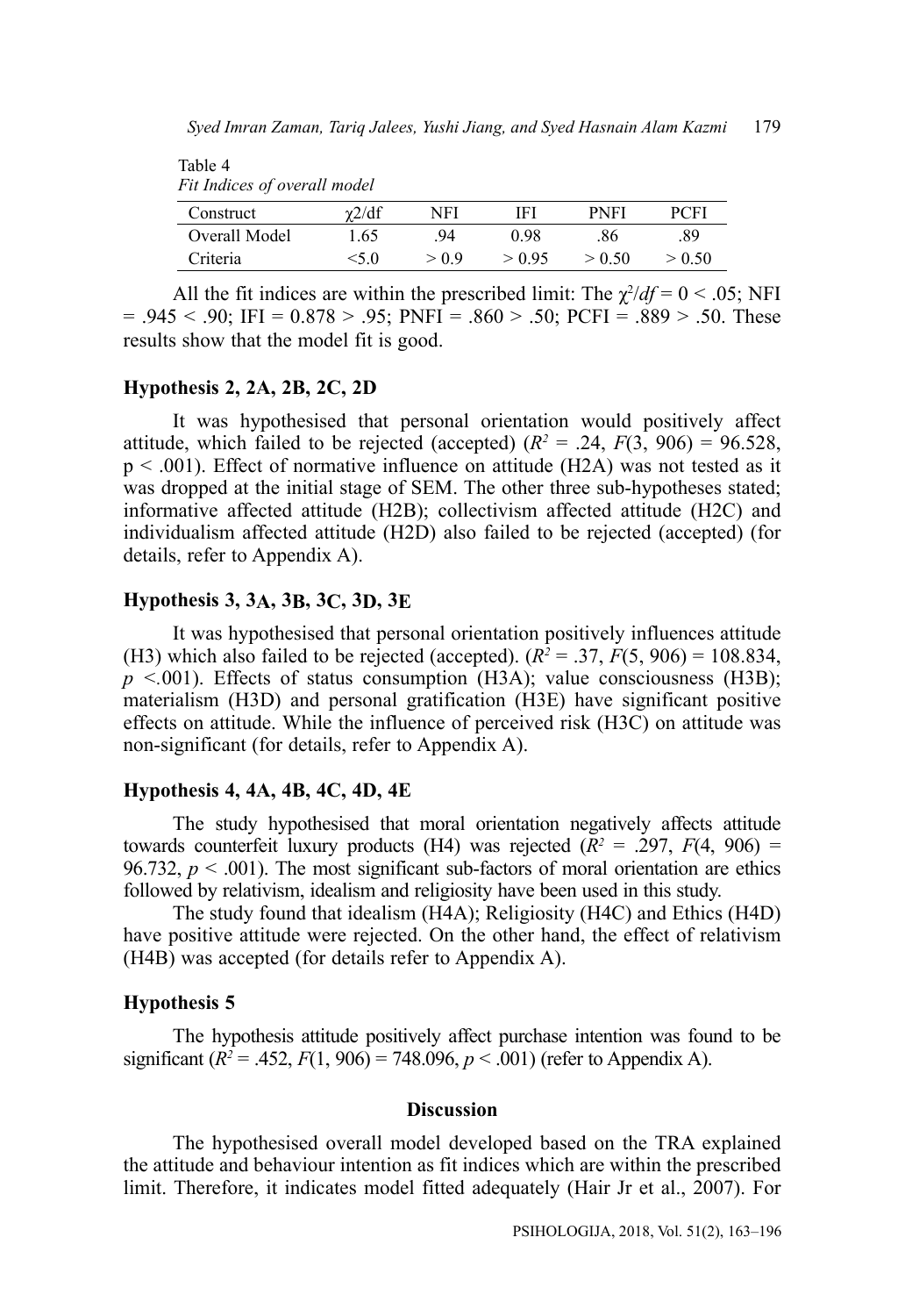the Fit Indices of the overall model, refer to Appendix A. Referring to Figure 2, Attitude towards the counterfeit product in Pakistan was found to be positive mainly due to the availability of the counterfeit products, which according to an estimate has a share of 60% of all the goods available in Pakistan. Additionally, most of the consumers perhaps are not aware that buying counterfeit is unethical.

### **Hypothesis 2, 2A, 2B, 2C, 2D**

The positive influence of informative on attitude (H2A) is found, it does not support some earlier studies as these studies found a non-significant effect on this relationship (Ang et al., 2001; Kim & Karpova, 2010; Teah & Phau, 2007b; Thurasamy et al., 2003). Contrarily, others found a negative effect of informative on attitude (Wang et al., 2005). Similarly, this study also found collectivism (H2C), and individualism (H2D) positively affect attitude. The results of these three sub-hypotheses support some earlier studies (Ang et al., 2001; Swinyard et al., 1990; Wang et al., 2005) and are contrary to other studies (Chaudhry & Stumpf, 2011).

This result is not surprising as Pakistani society, in general, is collectivist, and they tend to follow what most of the population is purchasing. In Pakistan, due to the availability of the counterfeit products, most of the population purchases them as they are not entirely aware of them being unethical.

### **Hypothesis 3, 3A, 3B, 3C, 3D, 3E**

The hypothesised results of status consumption (H3A); value consciousness (H3B); materialism (H3D); personal gratification (H3E) were consistent with some studies (Chadha, 2007; Kim & Karpova, 2010; Phau & Teah, 2009; Thurasamy et al., 2003; Wang et al., 2005) and inconsistent with other studies (Kim & Karpova, 2010; Phau, Sequeira, & Dix, 2009; Phau et al., 2009; Teah & Phau, 2001). However, the result perceived risk has no effects on attitude (H3C) was rejected and this result was contrary to earlier studies as these studies found that risk has an opposite effect on attitude (Albers Miller, 1999).

Society in Pakistan over a period of time due to exposure to media has become highly materialistic, status consciousness, which is quite apparent by the presence of luxurious products available in the shopping malls all over the major cities. Seemingly, as is value consciousness, and hence they have a positive attitude toward counterfeit products mainly because of difference in quality between original and counterfeit product.

### **Hypothesis 4, 4A, 4B, 4C, 4D, 4E**

The most significant sub-factors of moral orientation are ethics followed by relativism, idealism and religiosity and hence have been used in this study.

The study found that idealism (H4A), Religiosity (H4C), and Ethics (H4D) have positive attitude was rejected which is inconsistent with earlier studies (Ha & Lennon, 2006; Lee, 2009; Maldonado & Hume, 2005; Vida, 2007). On the other hand, the effect of relativism (H4B) was found to be significant which is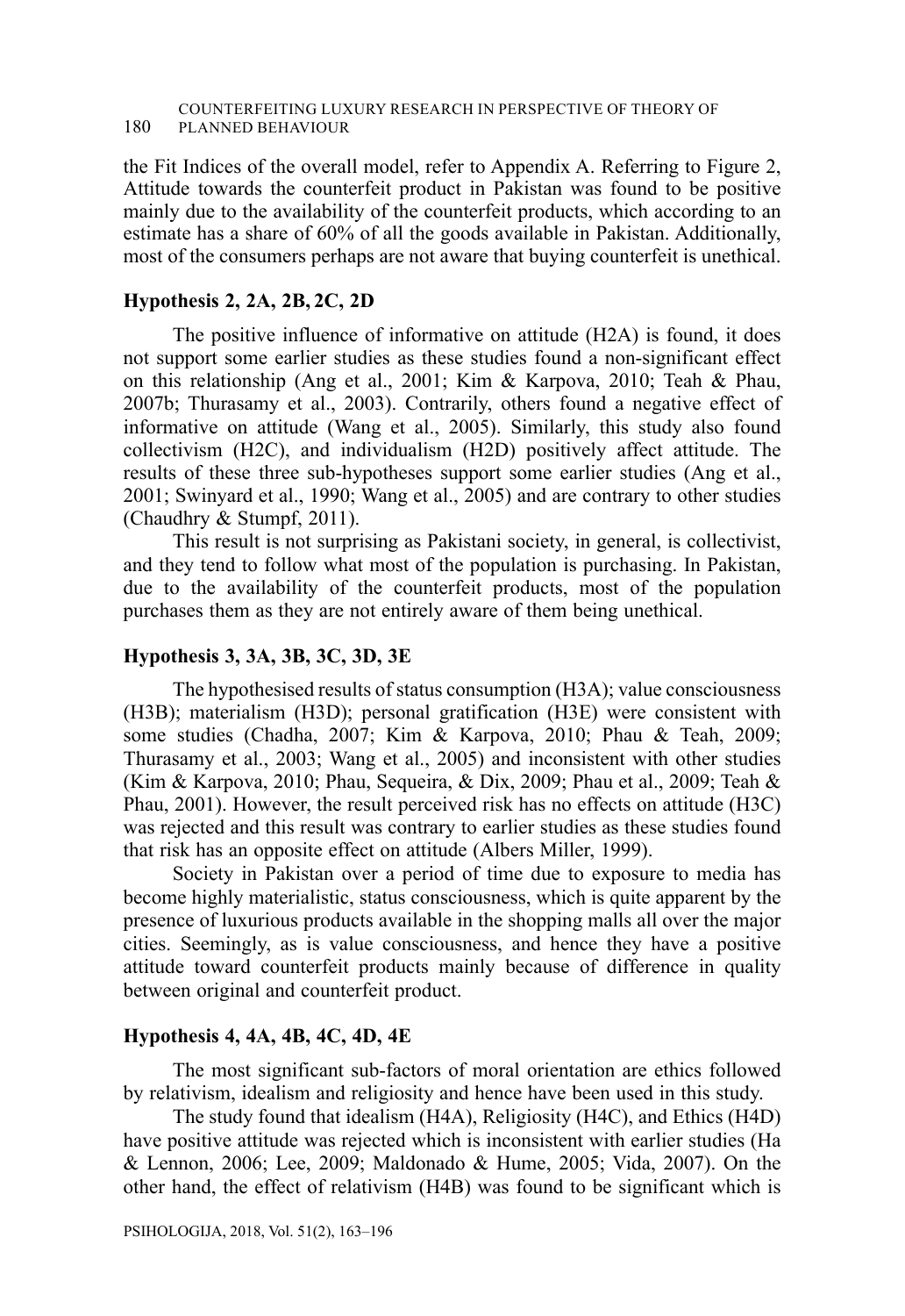consistent with other studies (Al-Khatib, Stanton, & Rawwas, 2005; Prendergast, Chuen, & Phau, 2002; Rawwas, Vitell, & Al-Khatib, 1994; Singhapakdi, Vitell, & Leelakulthanit, 1994). It may be pointed out that these relationships are not universal and vary from one product to another according to product category (Prendergast et al., 2002; Vida, 2007).

This was not surprising results from Pakistan's perspective as the level of ethics in Pakistan is low which is evident from an undocumented economy, which is estimated to be about 40%. Additionally, the number of taxpayers in Pakistan are also the lowest, just 1 million in the population of 150 million (Mangi, 2006).

### **Hypothesis 5**

The result that attitude positively affects purchase intention (H5) was consistent with earlier studies, which found that this relationship does not vary from one product category to other. (Bloch et al., 1993; Gentry, Putrevu, Shultz, & Clifford, 2006; Kim & Karpova, 2010; Teah & Phau, 2007a; Thurasamy et al., 2003).

This relationship is universal world over, and Pakistan is no exception. However, the reason for a positive attitude is the availability of counterfeit products and the fact that culturally people in Pakistan do not look down to those who are using the counterfeit products.

### **Implication for Policy and Practice**

Containment of counterfeiting through supply measure (framing rules and regulation) has miserably failed, and it is still growing at a significant rate. Government measures to restrict the supply side will not be effective, as counterfeiters will find new ways to cater to the demand of counterfeit products. Thus, the literature suggests the best way to curb counterfeiting is through decreasing demand, which can only be changed through attitude, which leads towards behaviour intention. (Kelleher, 2006).

In view of consumer's lack of awareness on this issue and the failure of supply measures as discussed above, the policy makers should make deliberate efforts to create awareness to young and old population on the ill effects of attitude towards counterfeiting (Bush, Bloch, & Dawson, 1989; Nia & Zaichkowsky, 2000; Prendergast et al., 2002). It is pointed out that besides manufacturers; buyers of counterfeits are equally responsible for counterfeiting problems (Bloch et al., 1993; Prendergast et al., 2002). Since counterfeiters produce counterfeit products to cater to the demand of consumers, therefore, the policymakers should not only penalise the manufacturers but also the consumers.

Luxury brand manufacturers in this context must also fulfil their social responsibility obligations by portraying an image of not being exploiters (Phau & Teah, 2009). Moreover, the regulating agencies in Pakistan should advise the original brand manufacturers that while communicating their value propositions they should not emphasise that their products will enhance consumers status but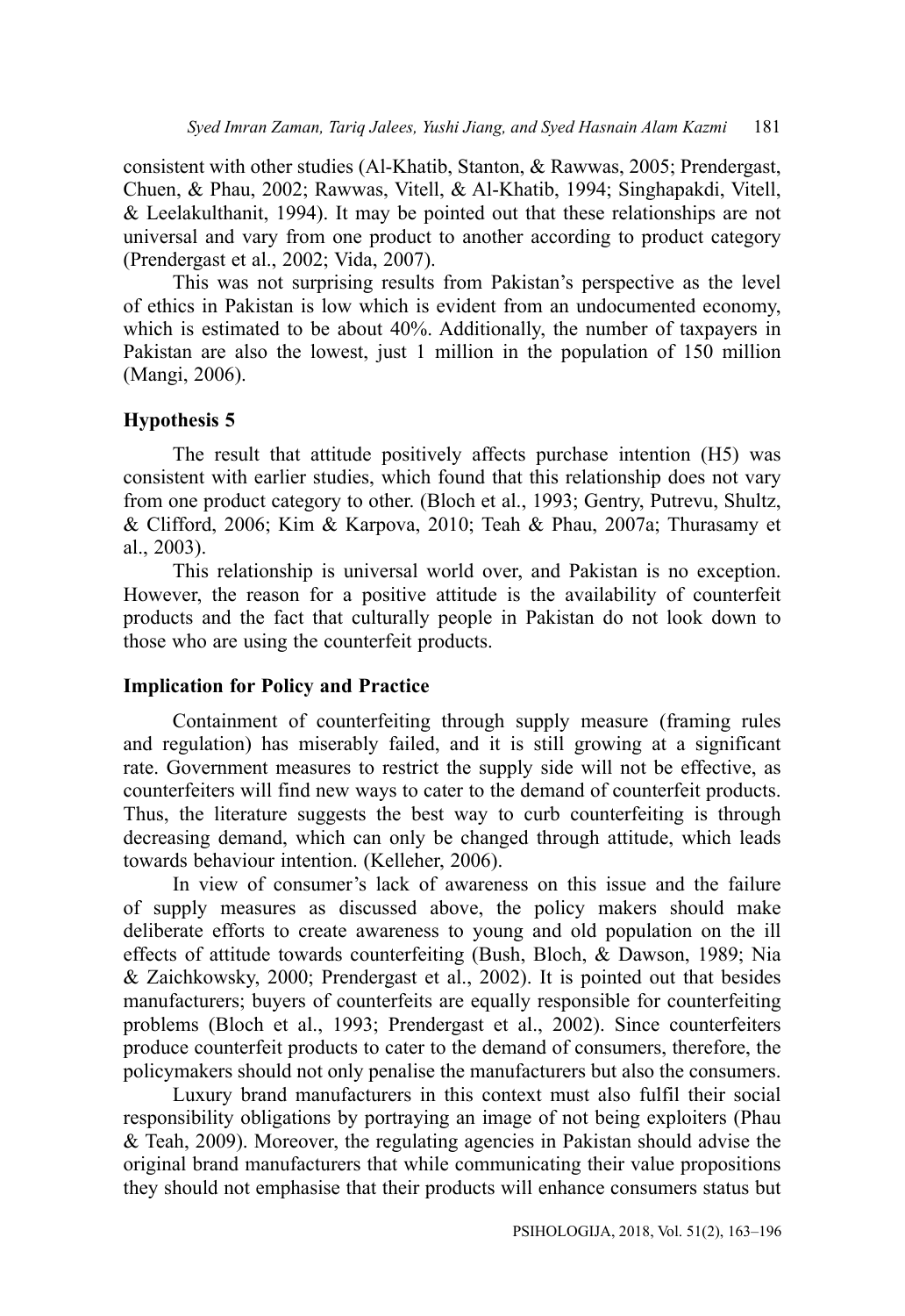#### COUNTERFEITING LUXURY RESEARCH IN PERSPECTIVE OF THEORY OF 182 PLANNED BEHAVIOUR

must concentrate on the functionally, durability and reliability of their brands (Bhardwaj, 2010). Behaviour (purchase intention), cannot be changed instantly. Therefore the focus should be on changing the attitude. In this context, all the stakeholders such as policy makers, consumers association have to adopt an integrated approach for creating the awareness and alter the attitude of the consumers who have a positive attitude towards counterfeiting.

### **Theoretical Contribution**

Researchers have successfully extended Theory of Reasoned Action and the Theory of Planned Behavior to study consumer's attitude and behaviour. Perhaps this is the first study in the domain of counterfeit luxury products that has successfully incorporated variables such as ethics, idealism, relativism, and religiosity in the model based on the Theory of Reasoned Action and Planned Behavior. The empirical results show that these variables assimilated very well in theory and brought new insight into understanding attitude and behaviour.

Previous studies on this issue have focused on developed Asian, American, and European countries but very few in countries like Pakistan. Thus, the proposed and empirically tested model based on the Theory of Reasoned Action and Planned Behaviour will contribute significantly to understand why consumer's attitude towards counterfeiting is positive in Pakistan and other countries of similar culture. This understanding will go a long way in developing policies and procedures not specifically suggested in this study.

Earlier studies have examined the attitude from a narrow perspective based on five to seven variables (de Matos et al., 2007; Rahman, Haque, & Rahman, 2011; Wilcox et al., 2009; Yoo & Lee, 2009). We, on the other hand, have taken a holistic approach by incorporating four social, five personal and four moral variables for understanding attitude towards counterfeit luxury products. As compared to most of the earlier studies, we have used both the constructs individualism and collectivism for measuring consumer attitude towards counterfeiting. The reason for this approach was not because Pakistan is a collectivist society, but it has large segments of both individualists and collectivists. Compared to other researches individualism was found to be a stronger predictor of attitude. This will open a new avenue of research in other cultures as well due to the reason that no culture is individualist or collectivist as a whole.

### **Practical Implication**

Materialism, status consumption and personal gratification have favourable attitudes towards counterfeit luxury products. These constructs relate to acquisition and display of wealth and a sense of accomplishment. Therefore it is necessary for marketers to develop and implement strategies which would reduce the consumption of counterfeit luxury products from status seeking and display of wealth, and a sense of accomplishment motives (Bhardwaj, 2010). The marketers while promoting genuine luxury brands must emphasise that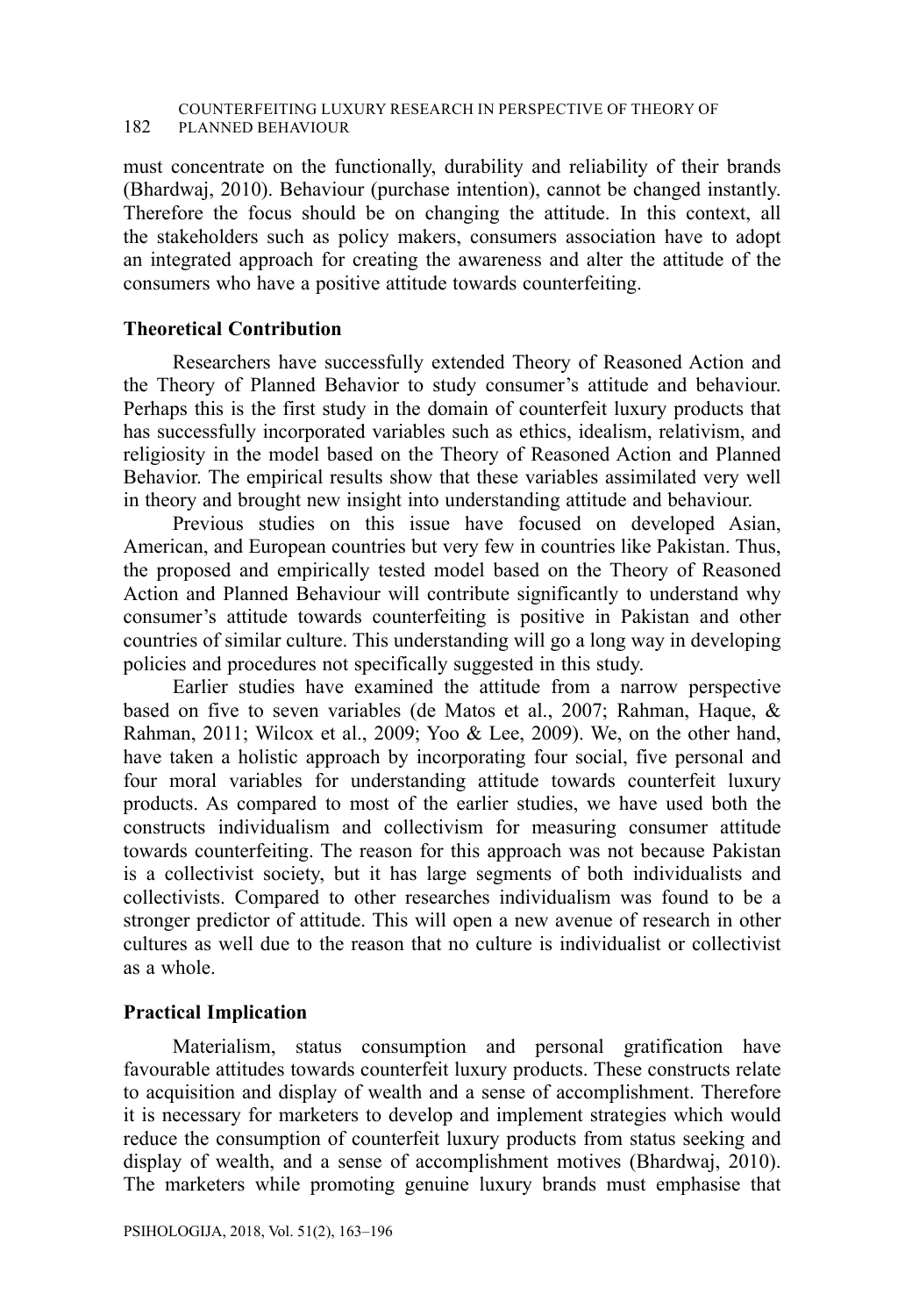luxury brands are a medium for satisfying internal consumer motives such as self-respect and self-esteem (Truong, Simmons, McColl, & Kitchen, 2008) and must underplay the benefits associated with these constructs. Additionally, the original manufacturers may start offering lower-end products as this will reduce the demand for counterfeit luxury products (Bhardwaj, 2010). This strategy of offering lower end branded products makes sense especially considering that value conscious consumer's attitude towards counterfeit luxury products are also positive. Another benefit of this approach is that due to the availability of lowend branded products, consumers at an early age would develop the habit of purchasing genuine products and therefore at a later age they would be reluctant to purchase counterfeit luxury products (Phau & Teah, 2009a). The textbook publishers have successfully implemented this strategy by offering low-priced edition in the developing countries. Moreover, "Vera Vera Wang", a premium fashion designer has also extended to low price dresses with the name "Simply Vera Vera" for the lower and middle-income strata (Bhardwaj, 2010).

In an Eastern and Islamic country like Pakistan, it was expected, that constructs such as idealism, religiosity, and ethics would have a negative attitude towards counterfeit luxury products, which on the contrary was found to be positive. This poses a challenge to the policy makers. One of the reasons for such findings could be due to the availability of counterfeit products on a vast scale in Pakistan, consumers may not be aware that purchasing counterfeit is un-Islamic. The policy makers in this context could appoint Islamic spokespeople for communicating to the masses that possession and consumption of counterfeit products are un-Islamic. The same messages could also be part of Friday Sermon by Islamic Clerics.

#### **Conclusion**

This study has proposed a conceptual framework based on the Theory of Reasoned Action and Planned Behaviour on the determinants of attitude towards counterfeit luxury apparel products. By integrating the results of earlier works, this study has provided a more comprehensive and explanatory model with 19 antecedents of attitude towards counterfeiting. Additionally, the four variables religiosity, ethics, idealism and relativism incorporated in the design have assimilated very well and have brought further insight in understanding consumers' attitude towards counterfeiting. From a theoretical perspective, this study highlighted which of the determinants more significantly affects attitudes. The strongest effect on attitude was of moral orientation, followed by social and personal orientations. All the sub-factors of personal, social, and moral orientation also effect attitude, except normative which was dropped at the CFA stage of SEM. Surprisingly, positive effects of religiosity and idealism were found on attitude, which could be attributed to the fact that the bulk of the population do not consider this phenomenon unethical. Since all the determinants have substantial effects on attitude, therefore counterfeiting could only be reduced by reducing the demand. This can only happen by changing the consumers' attitude towards counterfeit products.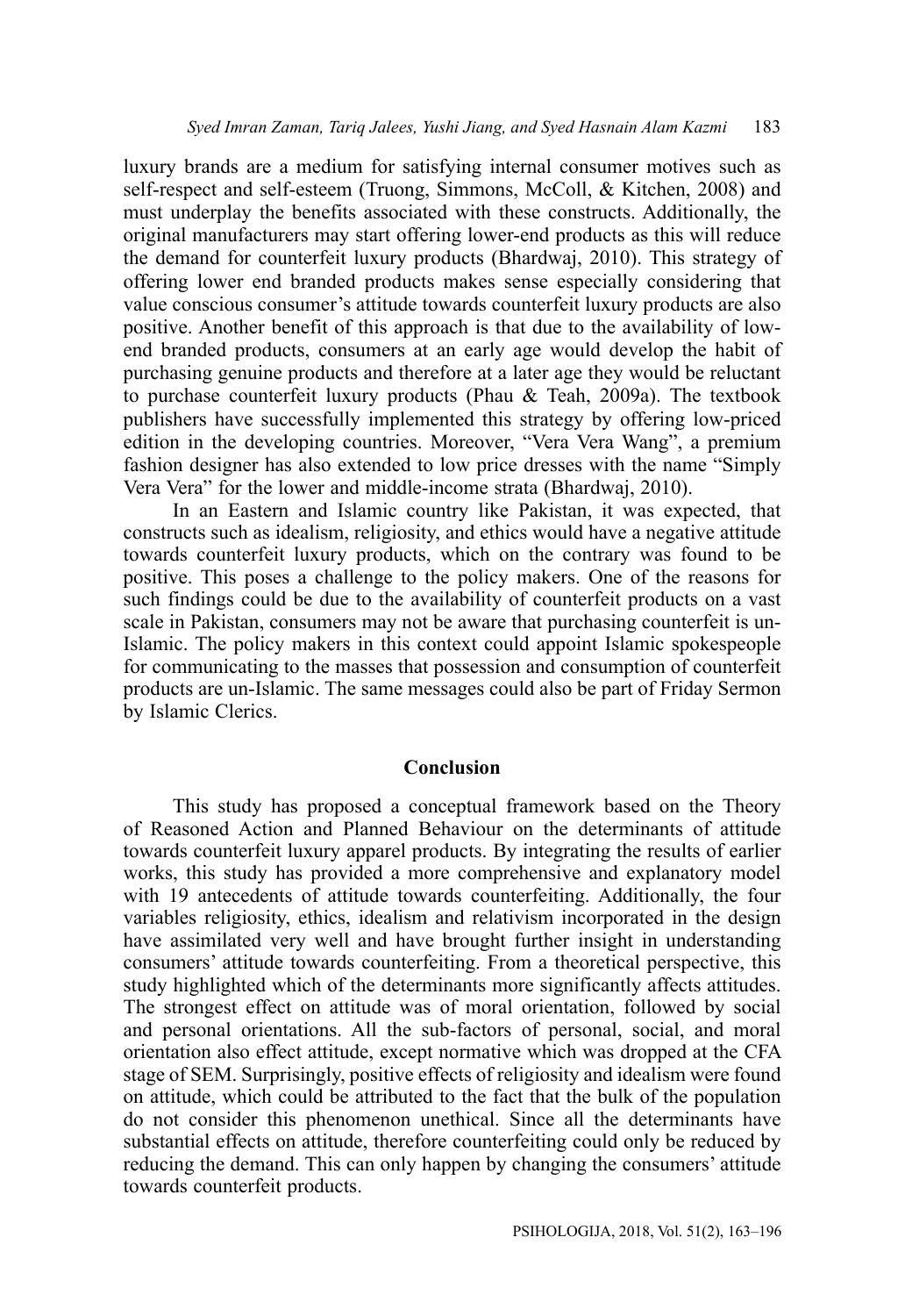#### **Limitation of the Study and Recommendation**

This study was restricted to the urban cities; a future study could undertake a study of rural cities or a comparative study between urban and rural areas. The attitude in this study was measured on one stimulus, fashion luxury apparel products, future studies could conduct a study based on more than one stimuli as the literature suggests that attitude varies from one product category to other. Therefore, the findings could not be generalised, and future research must be of multicultural dimension multi-product category. There is significant inconsistency in the literature on the demographic factors and attitude towards counterfeit (Chenug & Prendergast, 2006; Chuchinprakarn, 2003; Eisend & Schuchert-Güler, 2006; Kwong et al., 2003; Moores & Cha-Jan Chang, 2006; Tan, 2002). Since this study's scope was exclusive of demographic factors, further studies could incorporate demographic factors such as age, income and gender to see whether they play moderating roles towards attitude.

This study is only restricted to counterfeit products, but as suggested by others that grey area products, imitation and custom-made copies also influence consumer intention to purchase counterfeit, which could also be explored in the future research (Teah & Phau, 2001).

In the case of Pakistan, it was found that individuals have both the characteristics of individualism and collectivism, and both of the constructs have a positive attitude towards counterfeit luxury products. Future research in the context of this study should incorporate both the constructs in their studies to find out that similar trend exists in other culture as well.

#### References

- Ahmed, T. (2016). Countering Counterfeit Branding: Implications for Public-Sector Marketing. *Journal of Nonprofit & Public Sector Marketing, 28*(3), 273–286.
- Ahmed, M., Chung, K. Y., & Eichenseher, J. W. (2003). Business Students Perception of Ethics and Moral Judgment: A Cross-Cultural Study. *Journal of Business Ethics 43*(1&2), 89–102.
- Albers-Miller, N. D. (1999). Consumer misbehavior: why people buy illicit goods. *Journal of Consumer Marketing, 16*(3), 273–287.
- Aleassa, H. M. (2009). *Investigating Consumers' Software Piracy Using An Extended Theory Of Reasoned Action.* (PhD Dissertation), Southern Illinois University Carbondale, Carbondale.
- Al-Khatib, J. A., Stanton, A. D. A., & Rawwas, M. Y. A. (2005). Ethical segmentation of consumers in developing countries: a comparative analysis. *International Marketing Review, 22*(2), 225–246.
- Amaral, N., & Loken, B. (2016). Viewing usage of counterfeit luxury goods: Social identity and social hierarchy effects on dilution and enhancement of genuine luxury brands. *Journal of Consumer Psychology, 26*(4), 483–495.
- Ang, S. H., Cheng, P. S., Lim, E. A. C., & Tambyah, S. K. (2001). Spot the difference: consumer responses towards counterfeits. *Journal of Consumer Marketing, 18*(3), 219–235.
- Bamossy, G., & Scammon, D. L. (1985). Product counterfeiting: consumers and manufacturers beware. *Advances in consumer research, 12*(1), 334–339.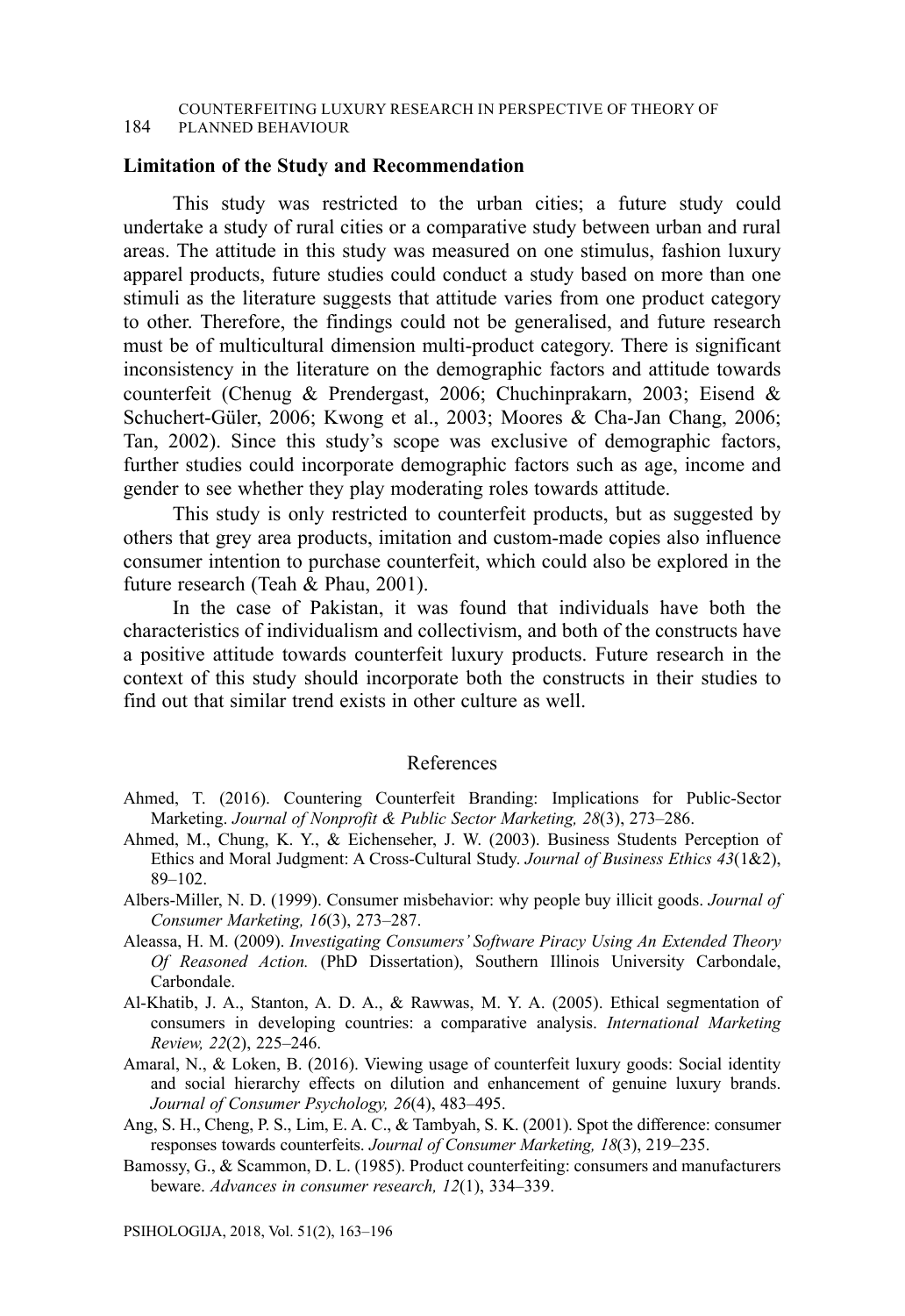- Bearden, W., & Etzel, M. J. (1982). Reference Group Influence on Product and Brand Purchase Decisions. *Journal of Consumer research, 9*(3), 183–194.
- Bearden, W. O., Netemeyer, R. G., & Teel, J. E. (1989). Measurement of consumer susceptibility to interpersonal influence. *Journal of Consumer research, 15*(4), 473–481.
- Belk, R. W. (1985). Materialism: Trait aspects of living in the material world. *The Journal of Consumer Research, 12*(3), 265–280.
- Bentler, P. M., & Chou, C. (1987). Practical issues in structural modeling. *Sociological Methods and Research, 16*, 78–117.
- Bhardwaj, V. (2010). *The effects of consumer orientations on the consumption of counterfeit luxury brands.* (PhD Dissertation). University of Tennessee, Tennessee. Retrieved from http://trace.tennessee.edu/utk\_graddiss/869
- Bian, X., & Veloutsou, C. (2007). Consumers' attitudes regarding non-deceptive counterfeit brands in the UK and China. *Journal of Brand Management, 14*(3), 211–222.
- Bloch, P. H., Bush, R. F., & Campbell, L. (1993). Consumer "accomplices" in product counterfeiting: a demand side investigation. *Journal of Consumer Marketing, 10*(4), 27–36.
- Borekci, E., Sezgin, S., Salman, G. G., & Uray, N. (2015). Strategic Insights For The Global Companies: A Study On Consumer Attitudes Towards Counterfeits Of Luxury Fashion Goods. Paper presented at the 2015 Global Fashion Management Conference at Florence.
- Bush, R. F., Bloch, P. H., & Dawson, S. (1989). Remedies for product counterfeiting. *Business Horizons, 32*(1), 59–65.
- Cesareo, L. (2016a). Content Analysis and Categorization: Towards a Systematization of the Literature on Counterfeiting and Piracy Counterfeiting and Piracy (pp. 45–58). http:// dx.doi.org/10.1007/978-3-319-25357-2\_5
- Cesareo, L. (2016b). Figures and Trends in the Academic Research on Counterfeiting and Piracy Counterfeiting and Piracy (pp. 19–44).
- Chadha, R. (2007). From Mao suits to Armani. *Advertising Age, 78*(2), 27.
- Chang, M. K. (1998). Predicting unethical behavior: a comparison of the theory of reasoned action and the theory of planned behavior. *Journal of Business Ethics, 17*(16), 1825–1834.
- Chaudhry, P. E., & Stumpf, S. A. (2013). The challenge of curbing counterfeit prescription drug growth: Preventing the perfect storm. *Business Horizons, 56(*2), 189–197.
- Chaudhry, P. E., & Stumpf, S. A. (2011). Consumer complicity with counterfeit products. *Journal of Consumer Marketing, 28*(2), 139–151.
- Chen, Y. Q., Zhu, H., Le, M., & Wu, Y. Z. (2014), The effect of face consciousness on consumption of counterfeit luxury goods. *Social Behavior and Personality, 42*(6), 1007–1014.
- Chenug, W. L., & Prendergast, G. (2006). Profiling buyers of Pirated Products in China. *Marketing Inteligence and Planning, 24*(5), 446–462.
- Christensen, A. L.,  $\&$  Eining, M. M. (1991). Factors influencing software piracy: Implications for accountants. *Journal of Information Systems, 5*(1), 67–80.
- Chuchinprakarn, S. (2003). Consumption of counterfeit goods in Thailand: who are the patrons? *European Advances in Consumer Research, 6*, 48–53.
- Cockrill, A., Counsell, N. K. R., & Stokes, P. (2017). The Influence of Servicescape on Counterfeit Purchasing: An Exploratory Study the Customer is NOT Always Right? Marketing Orientationsin a Dynamic Business World. (pp. 586–588). http://dx.doi. org/10.1007/978-3-319-50008-9\_157
- Conrad, R. (2004). *Economic Encyclopedia* (3rd ed.). New Castle: Wadsworth Inc.
- Cordell, V. V., Wongtada, N., & Kieschnick, R. L. (1996). Counterfeit purchase intentions: role of lawfulness attitudes and product traits as determinants. *Journal of Business Research, 35*(1), 41–53.
- d'Astous, A., & Gargouri, E. (2001). Consumer evaluations of brand imitations, *European Journal of Marketing, 35*, 153–167.
- d'Astous, A., Colbert, F., & Montpetit, D. (2005). Music piracy on the web–how effective are anti-piracy arguments? Evidence from the theory of planned behaviour. *Journal of Consumer Policy, 28*(3), 289–310.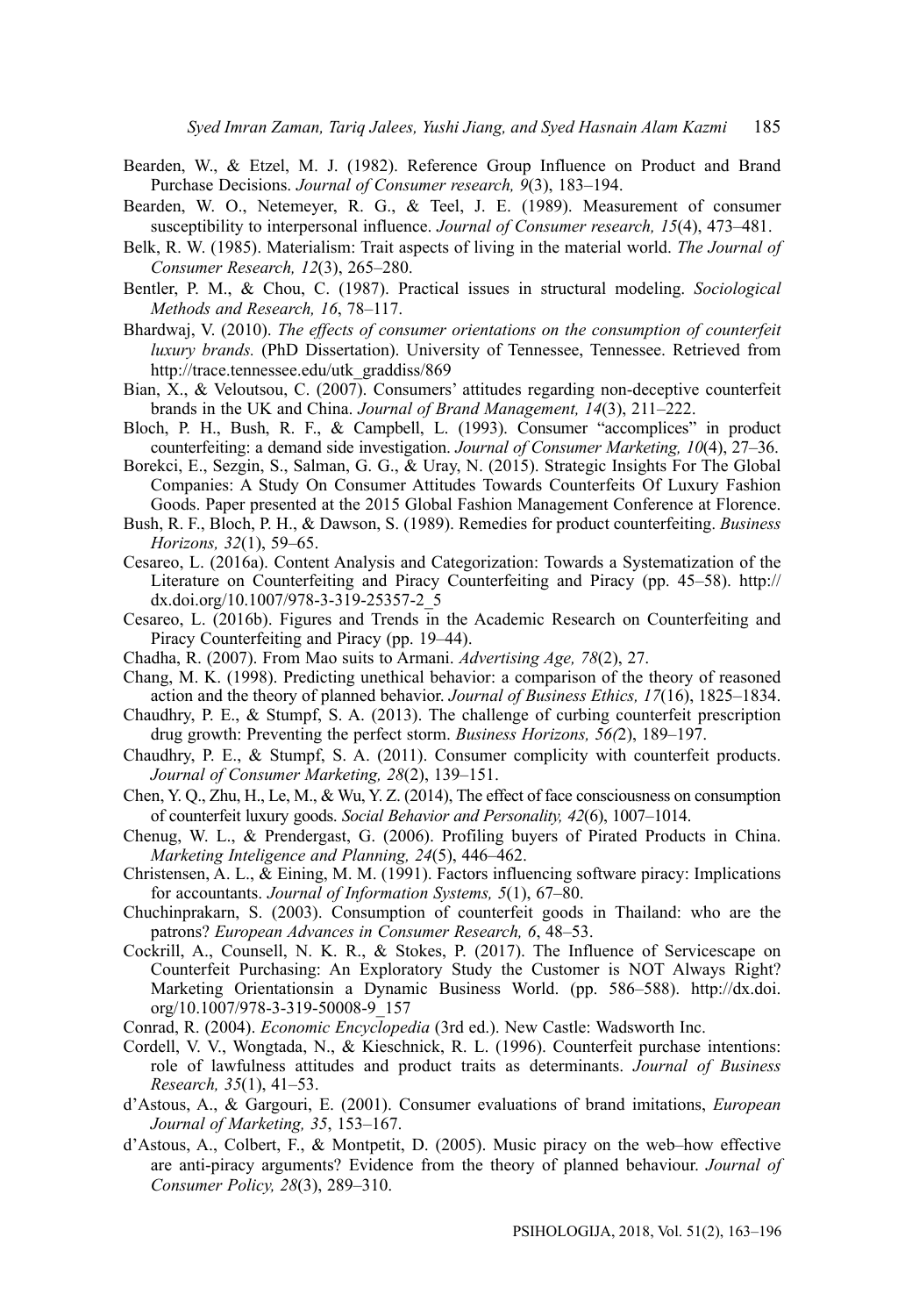### COUNTERFEITING LUXURY RESEARCH IN PERSPECTIVE OF THEORY OF

186 PLANNED BEHAVIOUR

- Dawson, S., & Cavell, J. (1987). Status recognition in the 1980's: invidious distinction revisited. In M. Wallendorf & P. Anderson (Eds), *Advances in Consumer Research, Association for Consumer Research* (pp. 487–491).
- de Matos, C. A., Ituassu, C. T., & Rossi, C. A. V. (2007). Consumer attitudes toward counterfeits: a review and extension. *Journal of Consumer Marketing, 24*(1), 36–47.
- Dodds, W. B., Monroe, K. B., & Grewal, D. (1991). Effects of price, brand, and store information on buyers product evaluations. *Journal of Marketing Research, 28*(3), 307–319.
- Dowling, G. R., & Staelin, R. (1994). A model of perceived risk and intended risk-handling activity. *The Journal of Consumer Research, 21*(1), 119–134.
- Eagly, A. H., & Chaiken, S. (1993). *The Psychology of Attitude*. Fortworth, TX: Hardcourt Brace Jovanovich.
- Earley, P. C. (1993). *Culture, self-identity, and work*. Oxford University Press on Demand.
- Eastman, J. K., Fredenberger, B., Campbell, D., & Calvert, S. (1997). The relationship between status consumption and materialism: A cross-cultural comparison of Chinese, Mexican, and American students. *Journal of Marketing Theory and Practice, 5*(1), 52–66.
- Eastman, J. K., Goldsmith, R. E., & Flynn, L. R. (1999). Status consumption in consumer behavior: Scale development and validation. *Journal of Marketing Theory and Practice, 7*, 41–52.
- Eisend, M., & Schuchert-Güler, P. (2006). Explaining counterfeit purchases: A review and preview. *Academy of Marketing Science Review, 12*(6), 1–25.
- Essoo, N., & Dibb, S. (2004). Religious influences on shopping behaviour: An exploratory study. *Journal of Marketing Management, 20*(7), 683–712.
- Fishbein, M., & Ajzen, I. (1975). *Belief, Attitude, Intention, and Behaviour: An Introduction to Theory and Research*. Reading, MA: Addison-Wesley.
- Fitzmaurice, J., & Comegys, C. (2006). Materialism and social consumption. *The Journal of Marketing Theory and Practice, 14*(4), 287–299.
- Flynn, L. R., Goldsmith, R. E., & Pollitte, W. (2016). Materialism, Status Consumption, and Market Involved Consumers. *Psychology & Marketing, 33*(9), 761–776.
- Forsyth, D. R. (1980). A taxonomy of ethical ideologies. *Journal of Personality and Social Psychology, 39*(1), 175–184.
- Forsyth, D. R. (1992). Judging the morality of business practices: the influence of personal moral philosophies. *Journal of Business Ethics, 11*(5–6), 461–470.
- Freedman, A. M. (1991). Little wishes form the big dream: the American way of buying, *Wall Street Journal*, 4–10.
- Gentry, J. W., Putrevu, S., Shultz, I., & Clifford, J. (2006). The effects of counterfeiting on consumer search. *Journal of Consumer Behaviour, 5*(3), 245–256.
- Grossman, G. M., & Shapiro, C. (1988). Foreign counterfeiting of status goods. *The Quarterly Journal of Economics, 103*(1), 79–100.
- Ha, S., & Lennon, S. J. (2006). Purchase intent for fashion counterfeit products: Ethical ideologies, ethical judgments, and perceived risks. *Clothing and Textiles Research Journal, 24*(4), 297.
- Hair Jr. J. F., Anderson, R. E., Tatham, R. L., & Black, W. C. (2007). *Multivariate data Analysis (6th Ed.)*. New Jersey: Prentice Hall International, Inc.
- Hair Jr. J., Black, W., Babin, B., Anderson, R., & Tatham, R. (2010). Multivariate data analysis New Jersy: Pearson Education.
- Han, Y. J., Nunes, J. C., & Drèze, X. (2010). Signaling Status with Luxury Goods: The Role of Brand Prominence. *Journal of Marketing, 74*(4), 15–30.
- Havlena, W. J., & DeSarbo, W. S. (1991). On the measurement of perceived consumer risk. *Decision Sciences, 22*(4), 927–939.
- Hoe, L., Hogg, G., & Hart, S. (2003). 'Fakin' it: counterfeiting and consumer contradictions. In D. Turley & S. Brown (Eds), *European Advances in Consumer Research*, 6th ed. (pp. 60–67). http://acrwebsite.org/volumes/11444/volumes/e06/E-06
- Hofstede, G. (2001). Culture's consequences: Comparing values, behaviors, institutions and organizations across nations.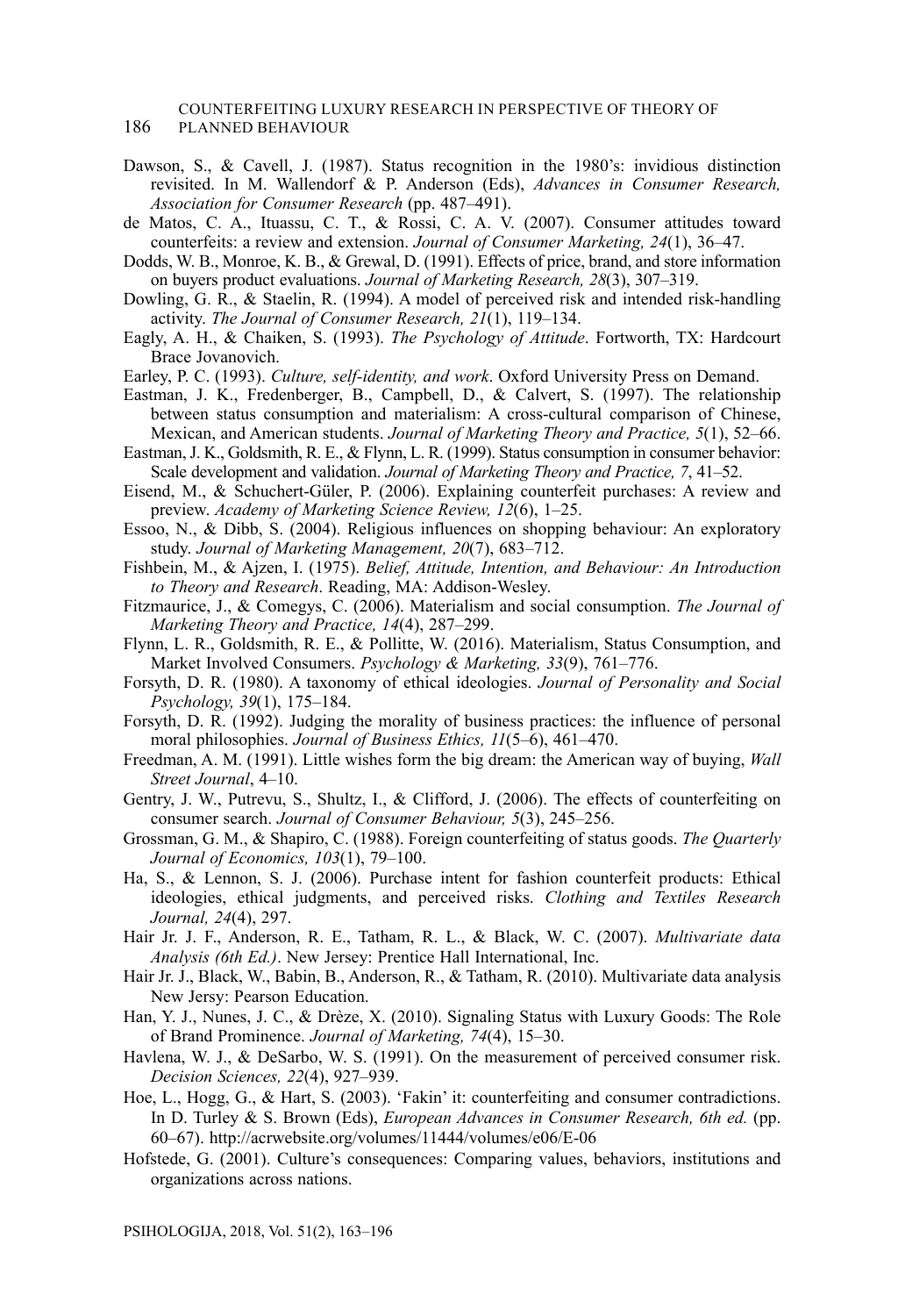- Huang, J. H., Lee, B. C. Y., & Ho, S. H. (2004). Consumer attitude toward gray market goods. *International Marketing Review, 21*(6), 598–614.
- Hu, L., Bentler, P. M., & Kano, Y. (1992). Can test statistics in covariance structure analysis be trusted? *Psychological Bulletin, 112*(2), 351–362.
- Husted, B. W. (2000). The impact of national culture on software piracy. *Journal of Business Ethics, 26*(3), 197–211.
- Johnson, J. S. (2007). *Organizational justice, moral ideology, and moral evaluation as antecedents of moral intent.* Virginia Polytechnic Institute and State University.
- Jun, S., Liang, S., Qiong, W., & Jian, W. (2012). *The relationship between the willingness of buying counterfeit goods and consumer personality traits*. Paper presented at the ICPM-2012. Crisis Management in the Time of Changing World.
- Kay, H. (1990). Fake's progress. *Management Today, 54*, 54–59.
- Kelleher, M. (2006). Faking it: The controversy over counterfeit handbags. The Source. Retrieved March 19, 2007, from http://busource.com
- Kennedy, E. J., & Lawton, L. (1998). The Effects of Social and Moral Integration on Ethical Standards: A Comparison of American and Ukrainian Business Students. *Journal of Business Ethics, 15*(8), 163–175.
- Kim, H., & Karpova, E. (2010). Consumer attitudes toward fashion counterfeits: Application of the theory of planned behavior. *Clothing and Textiles Research Journal, 28*(2), 79.
- Kline, T. J., Sulsky, L. M., & Rever-Moriyama, S. D. (2000). Common method variance and specification errors: A practical approach to detection. *Journal of Psychology, 134*, 401–421.
- Kurpis, L., Beqiri, M., & Helgeson, J. (2008). The Effects of Commitment to Moral Selfimprovement and Religiosity on Ethics of Business Students. *Journal of Business Ethics, 80*(3), 447–463.
- Kwong, K. K., Yau, O. H. M., Lee, J. S. Y., Sin, L. Y. M., & Tse, A. C. B. (2003). The effects of attitudinal and demographic factors on intention to buy pirated CDs: The case of Chinese consumers. *Journal of Business Ethics, 47*(3), 223–235.
- Lee, J. (2009). Understanding College Students' Purchase Behavior of Fashion Counterfeits: Fashion Consciousness, Public Self-Consciousness, Ethical Obligation, Ethical Judgment, and the Theory of Planned Behavior. https://etd.ohiolink.edu/rws\_etd/document/get/ ohiou1257894300/inline
- Leech, N. L., Barrett, K. C., & Morgan, G. A. (2005). *SPSS for intermediate statistics: Use and interpretation.* Lawrence Erlbaum Assoc Inc.
- Lichtenstein, D. R., Netemeyer, R. G., & Burton, S. (1990). Distinguishing coupon proneness from value consciousness: an acquisition-transaction utility theory perspective. *The Journal of Marketing*, 54(3), 54–67.
- Lichtenstein, D. R., Ridgway, N. M., & Netemeyer, R. G. (1993). Price perceptions and consumer shopping behavior: a field study. *Journal of Marketing Research, 30*(2), 234–245.
- Lord, K. R., Lee, M. S., & Choong, P. (2001). Differences in Normative and Informational Social Influence. *Advances in consumer research, 28*, 280–285.
- Maldonado, C., & Hume, E. C. (2005). Attitudes toward counterfeit products: An ethical perspective. *Journal of Legal, Ethical and Regulatory Issues, 8*(2), 105–117.
- Mangi, N. A. (2006). Secret Strength of Pakistan. Retrieved January 17, 2017, from https:// www.bloomberg.com/news/articles/2012–04–05/the-secret-strength-of-pakistans-economy
- Manstead, A. S. R. (2000). The role of moral norm in the attitude-behavior relation. *Attitudes, behavior, and social context: The role of norms and group membership,* 11–30. http://orca. cf.ac.uk/id/eprint/34662
- Martinez, L., & Jaeger, D. (2016). Ethical decision making in counterfeit purchase situations: the influence of moral awareness and moral emotions on moral judgment and purchase intentions. *Journal of Consumer Marketing, 33*(3), 213–223.
- Masood, A. (2010). Piracy and counterfeiting is illegal and flourishing Retrieved April, 2010, from http://jang.com.pk/thenews/jan2010-weekly/busrev-04–01–2010/p9.htm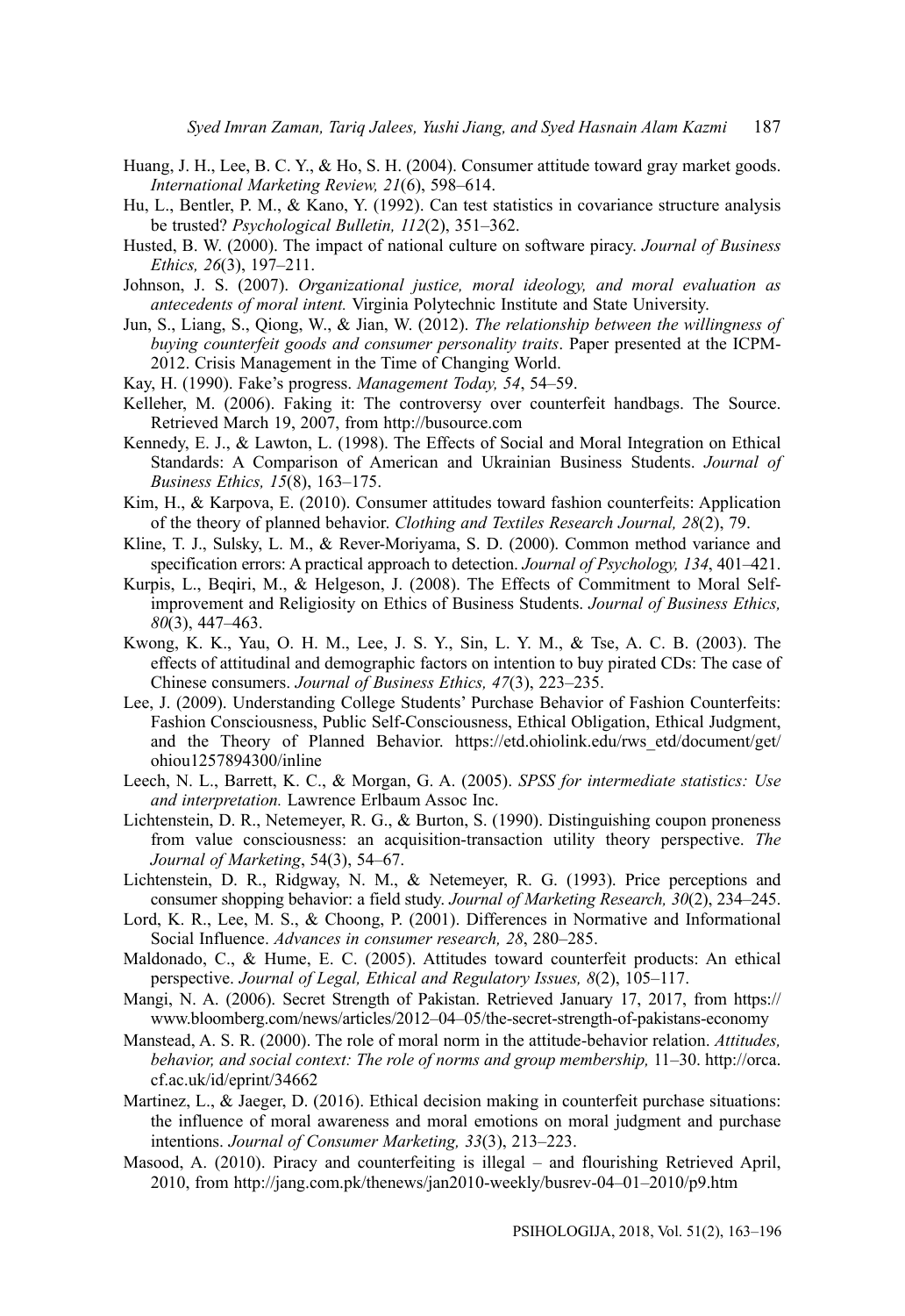#### COUNTERFEITING LUXURY RESEARCH IN PERSPECTIVE OF THEORY OF 188 PLANNED BEHAVIOUR

- Mcdaniel, S. W., & Burnett, J. J. (1990). Consumer Religiosity and Retail Store Evaluative Criteria. *Journal of the Academy of Marketing Science, 18*(2), 101–112.
- Michaelidou, N., & Christodoulides, G. (2011). Antecedents of attitude and intention towards counterfeit symbolic and experiential products. *Journal of Marketing Management, 27*, 976–991
- Miller, C. (1991). Luxury goods still have strong market despite new tax. *Marketing News, 25*(1), 1–7.
- Mitchell, V. W. (1999). Consumer Perceived Risk: Conceptualisations and Models. *Journal of Marketing, 33*(1/2), 163–195.
- Moores, T. T., & Cha-Jan Chang, J. (2006). Ethical decision making in software piracy: Initial development and test of a four-component model. *Management Information Systems Quarterly, 30*(1), 167–180.
- Mourali, M., Laroche, M., & Pons, F. (2005). Individualistic orientation and consumer susceptibility to interpersonal influence. *Journal of Services Marketing, 19*(3), 164–173.
- Muncy, J. A., & Vitell, S. J. (1992). Consumer ethics: an investigation of the ethical beliefs of the final consumer. *Journal of Business Research, 24*(4), 297–311.
- Netemeyer, R. G., Burton, S., & Lichtenstein, D. R. (1995). Trait aspects of vanity: measurement and relevance to consumer behavior. *Journal of Consumer research*, 612–626.
- Nia, A., & Zaichkowsky, J. L. (2000). Do counterfeits devalue the ownership of luxury brands? *Journal of Product & Brand Management, 9*(7), 485–497.
- Oh, J. W., Wang, W., & Kim, G. G. (2016). A Synthetic Study of Influential Factors on Attitudes toward the Counterfeit of Prestige Brand: Focused on Chinese Consumers. *Journal of Digital Convergence, 14*(6), 133–142.
- Packard, V. (1959). *The Status Seekers.* NY: Simon and Schuster.
- Park, H. J., & Burns, L. D. (2005). Fashion orientation, credit card use, and compulsive buying. *Journal of Consumer Marketing, 22*(3), 135–141.
- Peace, A. G., Galletta, D. F., & Thong, J. Y. L. (2003). Software piracy in the workplace: A model and empirical test. *Journal of Management Information Systems, 20*(1), 153–177.
- Penz, E., & Stottinger, B. (2005). Forget the" real" thing-take the copy! An explanatory model for the volitional purchase of counterfeit products. *Advances in consumer research, 32*, 568.
- Penz, E., & Stöttinger, B. (2008). Original brands and counterfeit brands—do they have anything in common? *Journal of Consumer Behaviour, 7*(2), 146–163.
- Phau, I., Marishka, S., & Dix, S. (2009). Consumers' willingness to knowingly purchase counterfeit products. Direct Marketing. *An International Journal, 3*(4), 262–281.
- Phau, I., & Ng, J. (2010). Predictors of usage intentions of pirated software. *Journal of Business Ethics, 94*(1), 23–37.
- Phau, I., & Prendergast, G. (2000). Consuming luxury brands: the relevance of the 'rarity principle'. *The Journal of Brand Management, 8*(2), 122–138.
- Phau, I., Sequeira, M., & Dix, S. (2009). Consumers' willingness to knowingly purchase counterfeit products. *Direct Marketing: An International Journal, 3*(4), 262–281.
- Phau, I., & Teah, M. (2009). Devil wears (counterfeit) Prada: a study of antecedents and outcomes of attitudes towards counterfeits of luxury brands. *Journal of Consumer Marketing, 26*(1), 15–27.
- Phau, I., Teah, M., & Lee, A. (2009). Targeting buyers of counterfeits of luxury brands: A study on attitudes of Singaporean consumers. *Journal of Targeting, Measurement and Analysis for Marketing, 17*(1), 3–15.
- Prendergast, G., Chuen, L. H., & Phau, I. (2002). Understanding consumer demand for nondeceptive pirated brands. *Marketing intelligence & planning, 20*(7), 405–416.
- Rahman, S., Haque, A., & Rahman, M. (2011). Purchasing Behavior for Pirated Products A Structural Equation Modeling Approach on Bangladeshi Consumers. *Journal of Management Research, 11*(1), 48–58.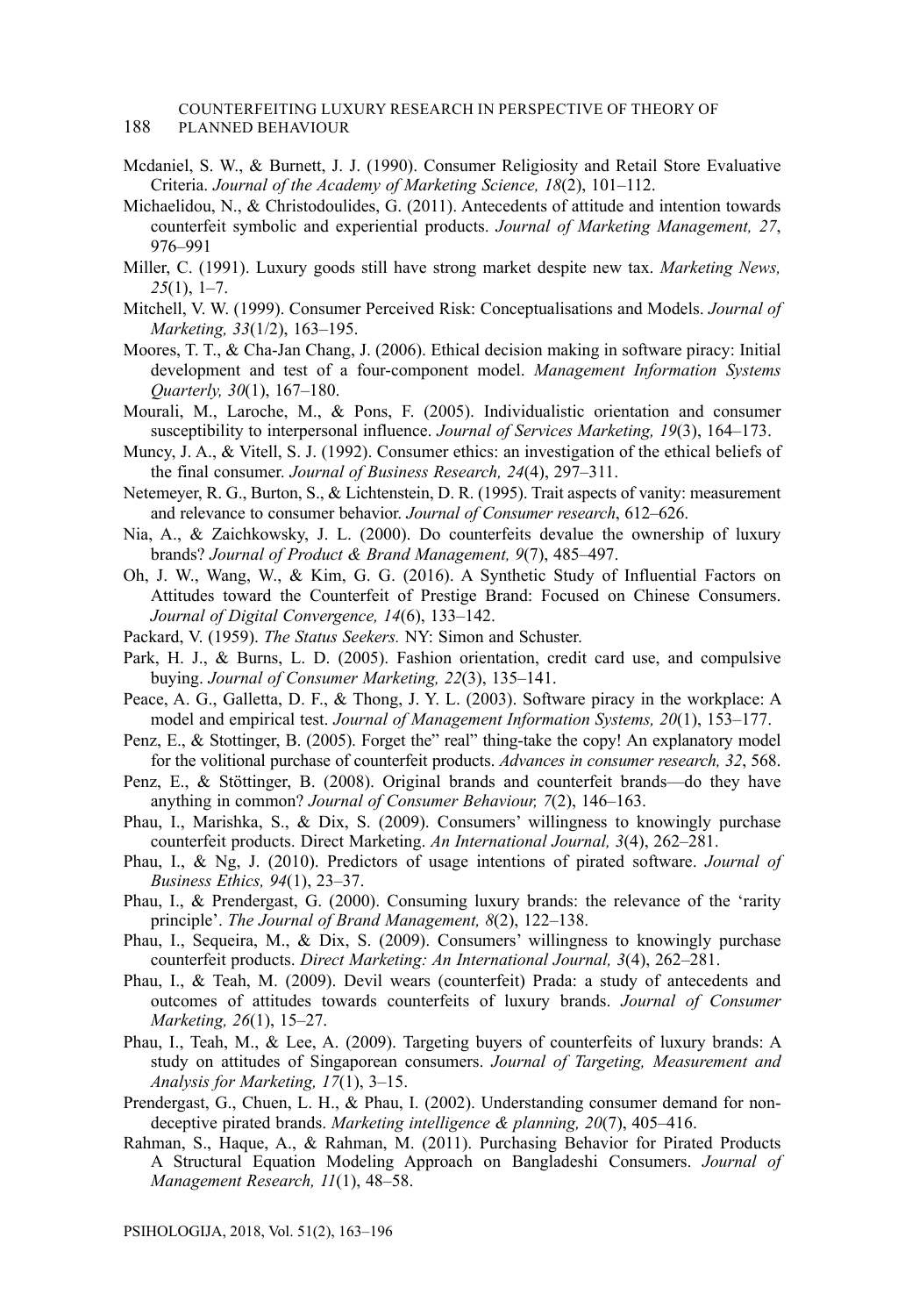- Randhawa, P., Calantone, R., & Voorhees, C. (2015). The pursuit of counterfeited luxury: An examination of the negative side effects of close consumer–brand connections. *Journal of Business Research, 68*(11), 2395–2403.
- Rawlinson, D. R., & Lupton, R. A. (2007). Cross-national attitudes and perceptions concerning software piracy: a comparative study of students from the United States and China. *Journal of Education for Business, 83*(2), 87–94.
- Rawwas, M. Y. A., Vitell, S. J., & Al-Khatib, J. A. (1994). Consumer ethics: the possible effects of terrorism and civil unrest on the ethical values of consumers. *Journal of Business Ethics, 13*(3), 223–231.
- Richins, M. L. (1994). Special possessions and the expression of material values. *The Journal of Consumer Research, 21*(3), 522–533.
- Rishi, B., & Mehra, A. K. (2017). Key determinants for purchasing pirated software among students. *International Journal of Technology Marketing, 12*(1), 4–22.
- Rozental, S., Collins, J. F., & Ramsey, J. (2016). Matters of Patrimony: Anthropological Theory and the Materiality of Replication in Contemporary Latin America. *The Journal of Latin American and Caribbean Anthropology, 21*(1), 7–18.
- Schwepker Jr, C. G., & David, J. G. (1999). The Impact of Sales Quotas on Moral Judgment in the Financial Services Industry. *Journal of Services Marketing, 13*(1), 38–58.
- Scitovsky, T. (1992). *The Joyless Economy: The Psychology of Human Satisfaction*, revised ed., Oxford, UK: Oxford University Press.
- Shammout, A. B. (2007). Evaluating an Extended Relationship Marketing Model for Arab Guests of Five– Star Hotels. (PhD Dissertation). University Melbourne, Victoria.http:// vuir.vu.edu.au/id/eprint/1511
- Sharma, H. (1990). Fake's progress. *Management Today, 54*, 54–59.
- Sharma, P., & Chan, R. Y. K. (2011). Counterfeit proneness: Conceptualisation and scale development. *Journal of Marketing Management, 5-6*(27), 602–626.
- Sharma, P., & Chan, R. (2016). Demystifying deliberate counterfeit purchase behaviour. *Marketing Intelligence & Planning, 34*(3), 318–335.
- Shipman, A. (2004). Lauding the leisure class: symbolic content and conspicuous consumption. *Review of Social Economy, 62*(3), 277–289.
- Singhapakdi, A., Salyachivin, S., Virakul, B., & Veerayangkur, V. (2000). Some Important Factors Underlying Ethical Decision Making of Managers in Thailand. *Journal of Business Ethics, 27*(3), 271–284.

Singhapakdi, A., Vitell, S. J., & Leelakulthanit, O. (1994). A cross-cultural study of moral philosophies, ethical perceptions and judgements: a comparison of American and Thai marketers. *International Marketing Review, 11*(6), 65–78.

- Sirgy, M. J. (1998). Materialism and quality of life. *Social Indicators Research, 43*(3), 227–260.
- Sonmez, M., Yang, D., & Fryxell, G. (2013). Interactive role of consumer discrimination and branding against counterfeiting: A study of multinational managers' perception of global brands in China. *Journal of business ethics, 115*(1), 195–211.
- Steenkamp, J. B. E. M., & Van Trijp, H. (1991). The use of LISREL in validating marketing constructs. *International Journal of Research in marketing, 8*(4), 283–299.
- Stone, R. N., & Grønhaug, K. (1993). Perceived risk: further considerations for the marketing discipline. *European Journal of Marketing, 27*(3), 39–50.
- Swinyard, W. R., Rinne, H., & Kau, A. K. (1990). The morality of software piracy: A crosscultural analysis. *Journal of Business Ethics, 9*(8), 655–664.
- Tan, B. (2002). Understanding consumer ethical decision making with respect to purchase of pirated software. *Journal of Consumer Marketing, 19*(2), 96–111.
- Taylor, J. W. (1974). The role of risk in consumer behavior. *The Journal of Marketing, 38*(2), 54–60.
- Teah, M., & Phau, I. (2008). Attitudes towards counterfeits of luxury brands: the Singapore story. *Journal of Advertising*, 1–8.
- Teah, M., & Phau, I. (2007a). The Influence of Information Susceptibility, Normative Susceptibility and *Collectivism on Attitudes towards Counterfeiting of Luxury Brands.*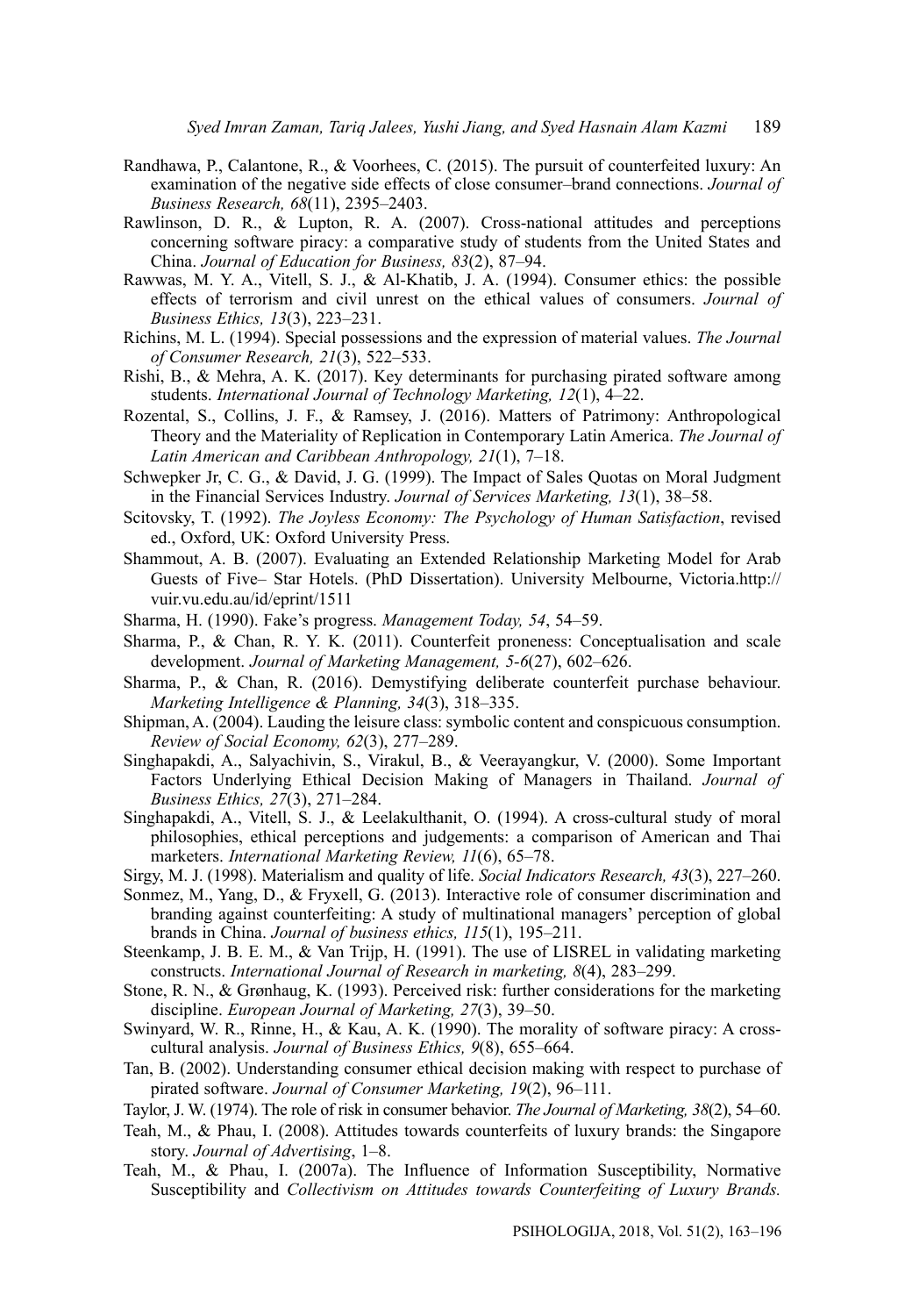#### COUNTERFEITING LUXURY RESEARCH IN PERSPECTIVE OF THEORY OF 190 PLANNED BEHAVIOUR

Paper presented at the Australian and New Zealand Marketing Academy Conference 2007, New Zealand: University of Otago.

- Teah, M., & Phau, I. (2007). The Influence of Information Susceptibility, Normative Susceptibility and Collectivism on Attitudes towards Counterfeiting of Luxury Brands. Retrieved from http://espace.library.curtin.edu.au:80/R?func=dbin-jump-full&local\_ base=gen01– era02&object\_id=116754
- Teah, M., & Phau, I. (2009). The influence of Personality Factors on Attitude Towards Counterfeitng of Luxury Brands and Purchase Intentoion. Retrieved July 19, 2013, from Curtin University of Technology
- Teah, M., Phau, I., & Huang, Y. (2015). Devil continues to wear "counterfeit" Prada: a tale of two cities. *Journal of Consumer Marketing, 32*(3), 176–189.
- Thong, J. Y. L., & Yap, C. S. (1998). Testing an ethical decision-making theory: the case of softlifting. *Journal of Management Information Systems, 15*(1), 213–237.
- Thurasamy, R., Jantan, M., Chow, J. L. W., & Nasirin, S. (2003). *Counterfeit Music CDs: Social And Personality Influences, Demographics, Attitudes And Purchase Intention: Some Insights From Malaysia.*
- Tom, G., Garibaldi, B., Zeng, Y., & Pilcher, J. (1988). Consumer Demand For Counterfeit Goods. *Psychology and marketing, 15*(5), 405–421.
- Truong, Y., Simmons, G., McColl, R., & Kitchen, P. J. (2008). Status and conspicuousness– are they related? Strategic marketing implications for luxury brands. *Journal of Strategic Marketing, 16*(3), 189–203
- Van Kempen, L. (2003). Fooling the eye of the beholder: Deceptive status signalling among the poor in developing countries. *Journal of International Development, 15*(2), 157–177.
- Van Kenhove, P., Vermeir, I., & Verniers, S. (2001). An empirical investigation of the relationships between ethical beliefs, ethical ideology, political preference and need for closure. *Journal of Business Ethics, 32*(4), 347–361.
- Veloutsou, C., & Bian, X. (2008). A cross national examination of consumer perceived risk in the context of non deceptive counterfeit brands. *Journal of Consumer Behaviour, 7*(1), 3–20.
- Vida, I. (2007). Determinants of consumer willingness to purchase non-deceptive counterfeit products. *Managing Global Transitions, 5*(3), 253–270.
- Vitell, S. J., & Paolillo, J. G. P. (2003). Consumer ethics: The role of religiosity. *Journal of Business Ethics, 46*(2), 151–162.
- Wang, F., Zhang, H., & Ouyang, M. (2005). Software piracy and ethical decision making behavior of Chinese consumers. *Journal of Comparative International Management, 8*(2), 43–56.
- Wang, F., Zhang, H., Zang, H., & Ouyang, M. (2005). Purchasing pirated software: an initial examination of Chinese consumers. *Journal of Consumer Marketing, 22*(6), 340–351.
- Wee, C. H., Tan, S. J., & Cheok, K. H. (1995). Non-price determinants of intention to purchase counterfeit goods: an exploratory study. *International Marketing Review, 12*(6), 19–46.
- Wilcox, K., Kim, H. M., & Sen, S. (2009). Why do consumers buy counterfeit luxury brands? *Journal of Marketing Research, 46*(2), 247–259.
- Worthington Jr, E. L., Wade, N. G., Hight, T. L., Ripley, J. S., McCullough, M. E., Berry, J. W.,  $\ldots$  O'Connor, L. (2003). The Religious Commitment Inventory--10: Development, refinement, and validation of a brief scale for research and counseling. *Journal of Counseling Psychology, 50*(1), 84.
- Yoo, B., & Lee, S. (2009). Buy genuine luxury fashion products or counterfeits. *Advances in consumer research, 36*, 280–286.
- Yoo, B., & Lee, S. H. (2012). Asymmetrical effects of past experiences with genuine fashion luxury brands and their counterfeits on purchase intention of each. *Journal of Business Research, 65*(10), 1507–1515.
- Yung-Ming, H. (2009). *The effects of unethical beliefs and counterfeit attitudes on purchase intention of non-deceptive Counterfeit luxury brands: a cross-culture comparison between United States and Taiwan.* (PhD thesis). Marshall Goldsmith School of Management Alliant International University, San Diego.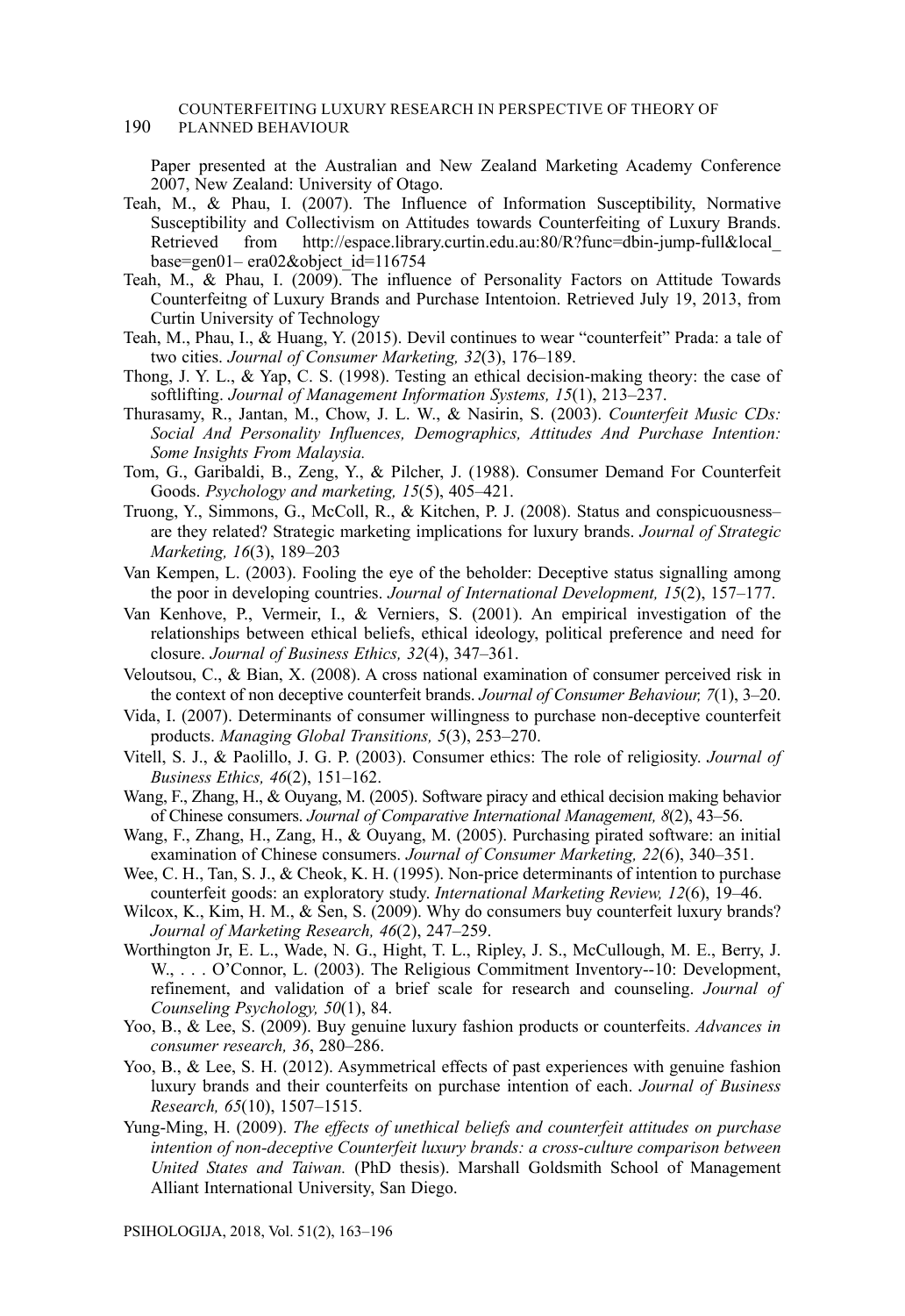Testiranje i inkorporiranje dodatnih etičkih odredbi u istraživanju falsifikovanja luksuzne robe na osnovu teorije planiranog ponašanja

> Syed Imran Zaman<sup>,</sup> Tariq Jalees<sup>2</sup>, Yushi Jiang<sup>3</sup>, and Syed Hasnain Alam Kazmi<sup>1,3</sup>

*1 School of Economics and Management, Southwest Jiaotong University, Chengdu, Kina 2 College of Management Sciences, Karachi Institute of Economics and Technology, Pakistan 3 Department of Management Sciences, Mohammed Ali Jinnah University, Karachi, Pakistan.*

Falsifikovanje je problem koji postoji širom sveta. U nameri da se razreši ovaj problem, razvijen je novi holistički model koji sadrži 17 konstrukata. Ovaj model je empirijski proveren, a zasnovan je na teoriji promišljenih postupaka (eng. *Theory of Reasoned Action*) i teoriji planiranog ponašanja (eng. *Theory of Planned Behaviour*). Validne odgovore dalo je 907 učesnika ovog istraživanja, koji čine odziv od 95%. Nakon preliminarnih analiza, predložen je model koji je testiran u dve faze. Najpre je svaki konstrukt proveren korišćenjem konfirmatorne faktorske analize, što je bilo praćeno proverom modela u celini. Pretpostavljeni i empirijski provereni model (H1) adekvatno objašnjava stavove i ponašanje potrošača. Stav (H5) je najjači prediktor namere za kupovinom. Pored toga, moralna orijentacija (H4) je najjači prediktor stava, a nakon toga slede lična (H3) i socijalna orijentacija (H2). Što se tiče faktora nižeg reda, socijalne orijentacije, individualizam (H2D) je najjači prediktor stava, a nakon toga slede informativnost (H2B) i kolektivizam (H2C). Normativnost (H2D) nije testirana i isključena je tokom formiranja modela. S druge strane, u slučaju personalne orijentacije, opaženi rizik (H3C) nema efekat na stav, dok lično zadovoljstvo (H3E) ima najjači efekat na stav, što je praćeno materijalizmom (H3D), statusnom potrošnjom (H3A) i svešću o vrednostima (H3B). Slično tome, u slučaju moralne orijentacije (H4B), potvrđen je samo efekat relativizma. Preostale tri hipoteze, one koje se odnose na idealizam (H4A), religioznost (H4C) i etiku (H4D), su odbačene, jer ovi konstrukti imaju značajan pozitivan efekat, što je u suprotnosti sa početnim pretpostavkama. Utvrđeno je takođe da je efekat stava prema kupovini univerzalan i da ne varira od jedne do druge kategorije proizvoda. Međutim, ostali faktori nižeg reda imaju različite efekte u različitim kulturama i u odnosu na različite proizvode.

**Ključne reči:** Teorija promišljenih postupaka, Teorija planiranog ponašanja, socijalna orijentacija, moralna orijentacija i personalna orijentacija

> RECEIVED 11.02.2017. REVISION RECEIVED 13.04.2017. ACCEPTED 20.04.2017.

© 2018 by authors



This article is an open access article distributed under the terms and conditions of [the Creative Commons Attribution ShareAlike 4.0 International license](https://creativecommons.org/licenses/by-sa/4.0/)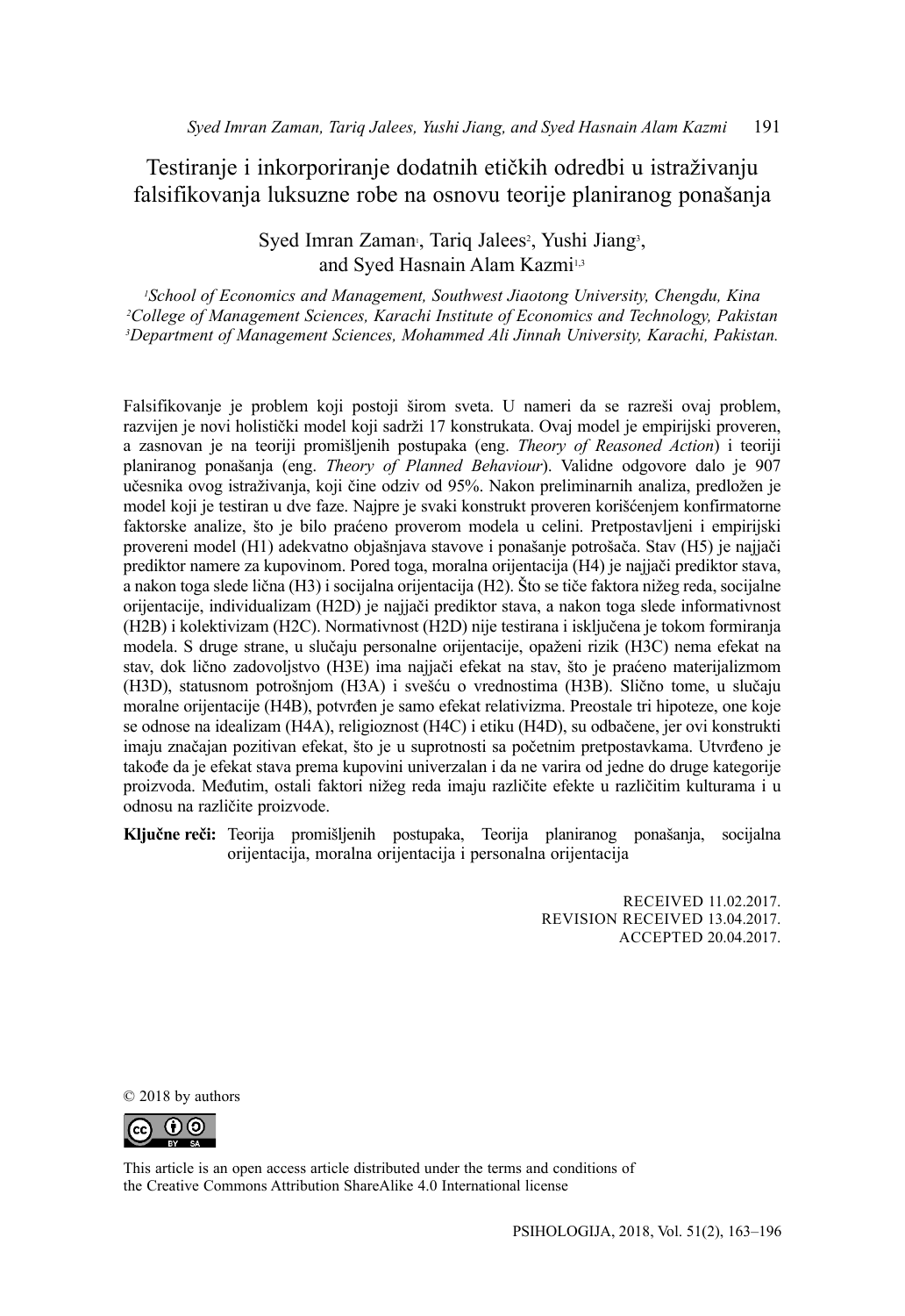#### COUNTERFEITING LUXURY RESEARCH IN PERSPECTIVE OF THEORY OF 192 PLANNED BEHAVIOUR

# Appendix A

|                                                             |                   | Summarised Hypothesised Results              |                       |      |                  |
|-------------------------------------------------------------|-------------------|----------------------------------------------|-----------------------|------|------------------|
| Hypothesis                                                  | Adjusted<br>$R^2$ | Stand.<br>Coefficient<br>$(\beta)$           | $t$ (value) $p >  t $ |      | Supported        |
| Hypothesis 2: Effect of social<br>Orientation on attitude.  | .24               |                                              |                       | .00  | Yes              |
| Hypothesis 2A Normative effect on<br>Attitude               |                   | This construct was dropped while fitting the |                       |      | Model            |
| Hypothesis 2b: Effect of informative<br>on Attitude         | .24               | .21                                          | 5.61                  | .000 | Yes              |
| Hypothesis 2C: Effect of<br>collectivism on Attitude        | .24               | .17                                          | 4.79                  | .000 | Yes              |
| Hypothesis 2D: Effect of<br>Individualism on Attitude       | .24               | .22                                          | 6.31                  | .000 | Yes              |
| Hypothesis 3: Effect of Personal<br>orientation on Attitude | .37               | -                                            |                       | .000 | Yes              |
| Hypothesis 3A: Effect of Status<br>consumption on attitude  | .37               | .17                                          | 5.25                  | .000 | Yes              |
| Hypothesis 3B: Effect of value<br>conscious on Attitude     | .37               | .13                                          | 3.72                  | .000 | Yes              |
| Hypothesis 3C: Effect of Risk on<br>Attitude                | .37               | .05                                          | 1.33                  | .183 | No               |
| Hypothesis 3D: Materialism on<br>Attitude                   | .37               | .25                                          | 6.26                  | .000 | Yes              |
| Hypothesis 3E: P. Gratification on<br>Attitude              | .37               | .16                                          | 4.21                  | .000 | Yes              |
| Hypothesis 4: Effect of Moral<br>Orientation on Attitude    | .30               | -                                            | -                     | .000 | Yes              |
| Hypothesis 4A: Effect Idealism on<br>Attitude (Negative)    | .30               | .11                                          | 3.14                  | .002 | No               |
| Hypothesis 4B: Effect Relativism<br>on Attitude             | .30               | .12                                          | 3.97                  | .000 | Yes              |
| Hypothesis4C: Effect Religiosity<br>on Attitude (Negative)  | .30               | .11                                          | 3.36                  | .001 | No<br>(Positive) |
| Hypothesis 4D: Effect ethics<br>on<br>Attitude(Negative)    | .30               | .35                                          | 10.71                 | .000 | No<br>(Positive) |
| Hypothesis 5: Effect on Attitude<br>Purchase intention      | .45               | .67                                          | 27.3                  | .000 | Yes              |

Summarised Hypothesised Results

*Note.* All values significant at 95% confidence level.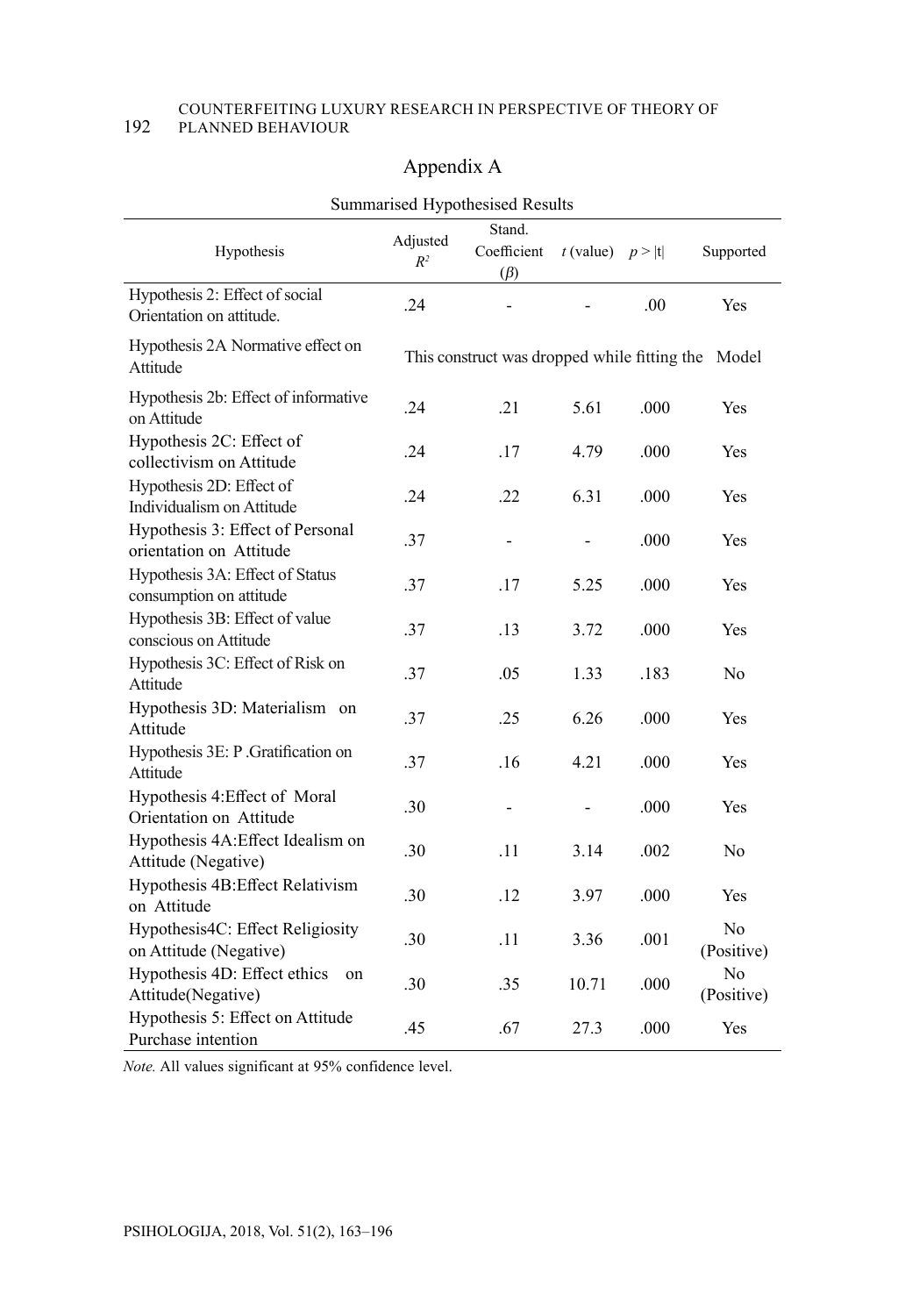# Appendix B

| <b>Idealism</b>    |                                                                                        |
|--------------------|----------------------------------------------------------------------------------------|
|                    | A person should make certain that their actions never intentionally harm another       |
| $ID_1$             | even to a small degree.                                                                |
| $ID_2$             | Risk to another should never be tolerated, irrespective of how small the risk might    |
|                    | be.                                                                                    |
|                    | The existence of potential harm to another is always wrong irrespective of the         |
| $ID_3$             | benefits to be gained.                                                                 |
| ID $4$             | One should never psychologically or physically harm another person.                    |
|                    | One should not perform an action which might in any way threaten the dignity and       |
| $ID_5$             | welfare of another individual.                                                         |
| ID $6$             | If an action could harm other(s), then it should not be done.                          |
|                    | Deciding whether or not to perform an act by balancing the positive consequences of    |
| ID_7               | the act against the negative consequences of the act is immoral.                       |
|                    | The dignity and welfare of people should be the most important concern of any          |
| ID $8$             | society.                                                                               |
| ID $9$             | It is never necessary to sacrifice the welfare of others.                              |
| ID <sub>10</sub>   | Moral actions are those which closely match ideals of the most perfect actions.        |
| <b>Relativism</b>  |                                                                                        |
|                    | There are no ethical principles that are so important that they should be part of any  |
| $RLV_1$            | code of ethics.                                                                        |
| $RLV$ 2            | What is ethical varies from one situation to another.                                  |
| RLV 3              | Moral standards should be seen as being individualistic; what one person considers     |
|                    | being moral may be judged to be immoral by another person.                             |
| $RLV$ 4            | Different types of moralities cannot be compared to as "rightness.                     |
|                    | Questions of what is ethical for everyone can never be resolved since what is moral    |
| RLV 5              | or immoral is up to the individual.                                                    |
| $RLV_6$            | Moral standards are simple personal rules which indicate how a person should           |
|                    | behave, and are not to be applied in making judgments of others.                       |
| RLV 7              | Ethical considerations in interpersonal relations are so complex that individuals      |
|                    | should be allowed to formulate their own individual codes.                             |
| $RLV_8$            | Rigidly codifying an ethical option that prevents certain types of actions could stand |
|                    | in the way of better human relations and adjustment.                                   |
| RLV 9              | No rule concerning lying can be formulated; whether a lie is permissible or not        |
|                    | permissible totally depends upon the situation.                                        |
| <b>RLV 10</b>      | Whether a lie is judged to be moral or immoral depends upon the circumstances          |
|                    | surrounding the activity.                                                              |
| <b>Religiosity</b> |                                                                                        |
| R <sub>1</sub>     | I often read books and magazines about my faith.                                       |
| $\overline{R}$ 2   | I make financial contributions to my religious organization.                           |
| $\overline{R}$ 3   | I spend time trying to grow in understanding of my faith.                              |
| R 4                | Religion is especially important to me because it answers many questions.              |
| R <sub>5</sub>     | My religious beliefs lie behind my whole approach to life.                             |
| R 6                | I enjoy spending time with others of my religious affiliation.                         |
| R <sub>7</sub>     | Religious beliefs influence all my dealings in life.                                   |
| $R_8$              | It is important to me to spend periods of time in private religious thought.           |
| $R$ 9              | I enjoy working in the activities of my religious organization.                        |
| $R_{10}$           | I keep well informed about my local religious group and have some influence in its     |
|                    | decisions.                                                                             |

### Questionnaire with Codes of variables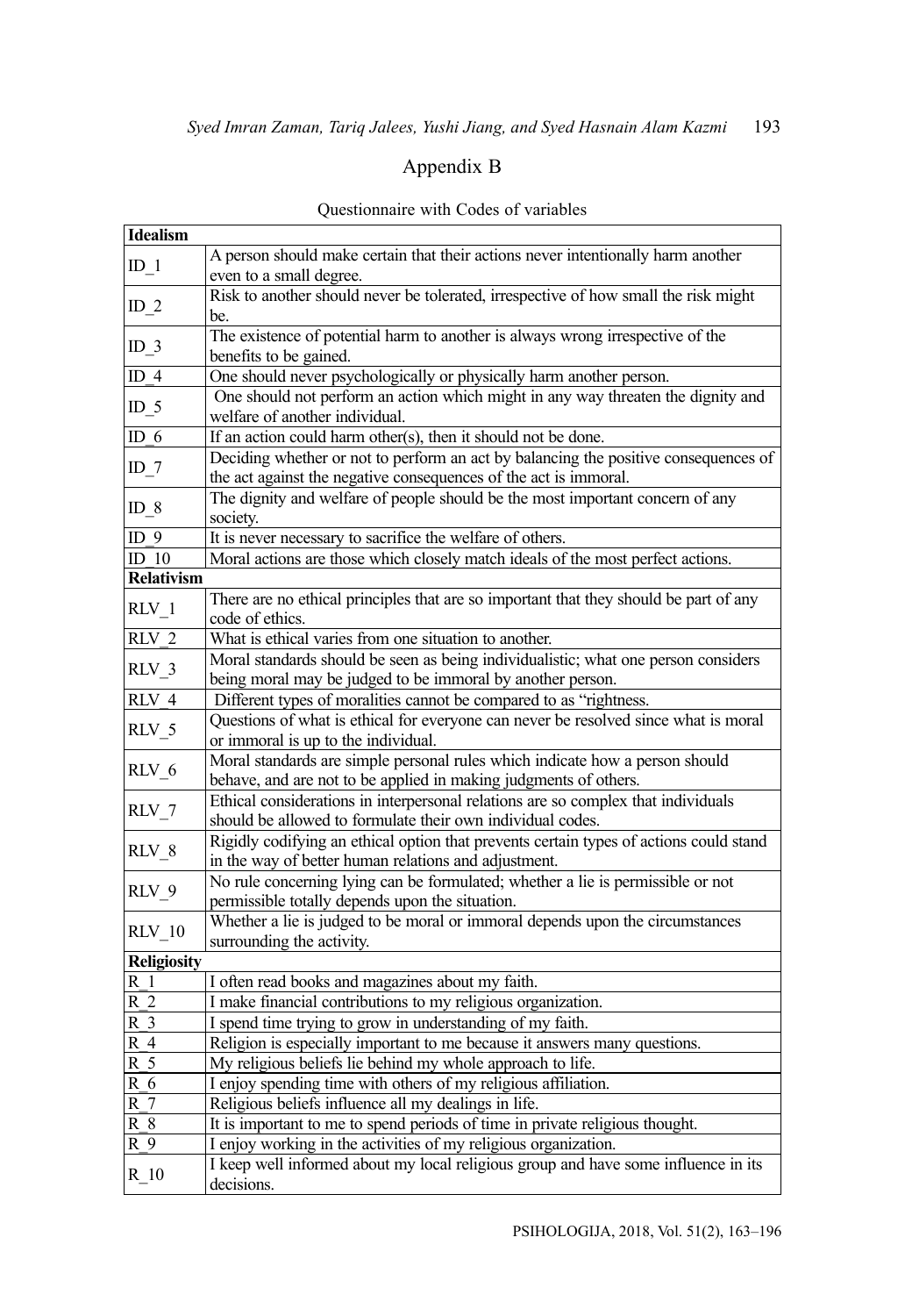# COUNTERFEITING LUXURY RESEARCH IN PERSPECTIVE OF THEORY OF

# 194 PLANNED BEHAVIOUR

|                                                                                           | <b>Actively Benefiting from Illegal Activity</b>                                                               |  |  |  |
|-------------------------------------------------------------------------------------------|----------------------------------------------------------------------------------------------------------------|--|--|--|
| ABI 1                                                                                     | Changing price tags on merchandise in a retail store is actively benefitting from                              |  |  |  |
|                                                                                           | illegal activities.                                                                                            |  |  |  |
| $ABI_2$                                                                                   | Drinking a can of soda in a supermarket without paying for it actively benefitting<br>from illegal activities. |  |  |  |
|                                                                                           | Reporting a lost item as 'stolen' to an insurance company in order to collect the                              |  |  |  |
| $AB1_3$                                                                                   | money actively benefitting from illegal activities.                                                            |  |  |  |
|                                                                                           | Giving misleading price information to a clerk for an un-priced item actively                                  |  |  |  |
| ABI 4                                                                                     | benefitting from illegal activities.                                                                           |  |  |  |
|                                                                                           | Returning damaged merchandise when the damage is your own is actively                                          |  |  |  |
| $ABI_5$                                                                                   | benefitting from illegal activities.                                                                           |  |  |  |
|                                                                                           | Passively Benefiting at the Expense of Others                                                                  |  |  |  |
|                                                                                           | Getting too much change and not saying anything is passively benefiting at the                                 |  |  |  |
| PBI 1                                                                                     | expense of others.                                                                                             |  |  |  |
|                                                                                           | Lying about a child's age in order to get a lower price is passively benefiting at the                         |  |  |  |
| PBI <sub>2</sub>                                                                          | expense of others.                                                                                             |  |  |  |
|                                                                                           | Not saying anything when the server miscalculates the bill in your favor is passively                          |  |  |  |
| PBI <sub>3</sub>                                                                          | benefiting at the expense of others.                                                                           |  |  |  |
|                                                                                           | <b>Actively Benefiting from Questionable Behavior</b>                                                          |  |  |  |
|                                                                                           | Breaking a bottle of salad dressing in a supermarket and doing nothing about it is                             |  |  |  |
| $ABQ_1$                                                                                   | actively benefiting from questionable behavior.                                                                |  |  |  |
| ABQ_2                                                                                     | Stretching the truth on an income tax return is actively benefiting from questionable                          |  |  |  |
|                                                                                           | behavior.                                                                                                      |  |  |  |
| ABQ_3                                                                                     | Using an expired coupon for merchandise is actively benefiting from questionable                               |  |  |  |
|                                                                                           | behavior.                                                                                                      |  |  |  |
| ABQ 4                                                                                     | Using a coupon for merchandise that you did not buy is actively benefiting from                                |  |  |  |
|                                                                                           | questionable behavior.                                                                                         |  |  |  |
| Not telling the truth when negotiating the price of a new automobile is actively<br>ABQ_5 |                                                                                                                |  |  |  |
|                                                                                           | benefiting from questionable behavior.                                                                         |  |  |  |
| No Harm no Foul                                                                           |                                                                                                                |  |  |  |
| NHNF 1                                                                                    | Tasting grapes in a supermarket and not buying anything is no harm and no foul.                                |  |  |  |
| NHNF <sub>2</sub>                                                                         | Using computer software or games that you did not buy is no harm and no foul.                                  |  |  |  |
| NHNF 3                                                                                    | Recording an album instead of buying it is no harm and no foul.                                                |  |  |  |
| NHNF 4                                                                                    | Spending over an hour trying on different dresses and not purchasing is no harm and<br>no foul.                |  |  |  |
|                                                                                           | Taping a movie off the television is no harm and no foul.                                                      |  |  |  |
| NHNF 5                                                                                    | Returning merchandise after trying it and not liking it is no harm and no foul.                                |  |  |  |
| NHNF 6                                                                                    | <b>Informative Susceptibility</b>                                                                              |  |  |  |
|                                                                                           | To make sure I buy the right product or brand, I often observe what others are                                 |  |  |  |
| $INS_1$                                                                                   |                                                                                                                |  |  |  |
| INS <sub>2</sub>                                                                          | buying and using.<br>If I have little experience with a product, I often ask my friends about the product.     |  |  |  |
|                                                                                           | I often consult other people to help choose the best alternative available from a                              |  |  |  |
| INS 3                                                                                     | product class.                                                                                                 |  |  |  |
| INS 4                                                                                     | I frequently gather information from friends or family about a product before I buy.                           |  |  |  |
|                                                                                           | <b>Normative Susceptibility</b>                                                                                |  |  |  |
| NS 1                                                                                      | It is important that others like the products and brands I buy.                                                |  |  |  |
|                                                                                           | If other people see me using a product I often purchase the brand they expect me to                            |  |  |  |
| NS 2                                                                                      | buy.                                                                                                           |  |  |  |
| NS 3                                                                                      | I like to know what brands or products make good impression on others.                                         |  |  |  |
| NS 4                                                                                      | If I want to be like someone, I often try to buy the same brand they buy.                                      |  |  |  |
| Collectivism                                                                              |                                                                                                                |  |  |  |
|                                                                                           |                                                                                                                |  |  |  |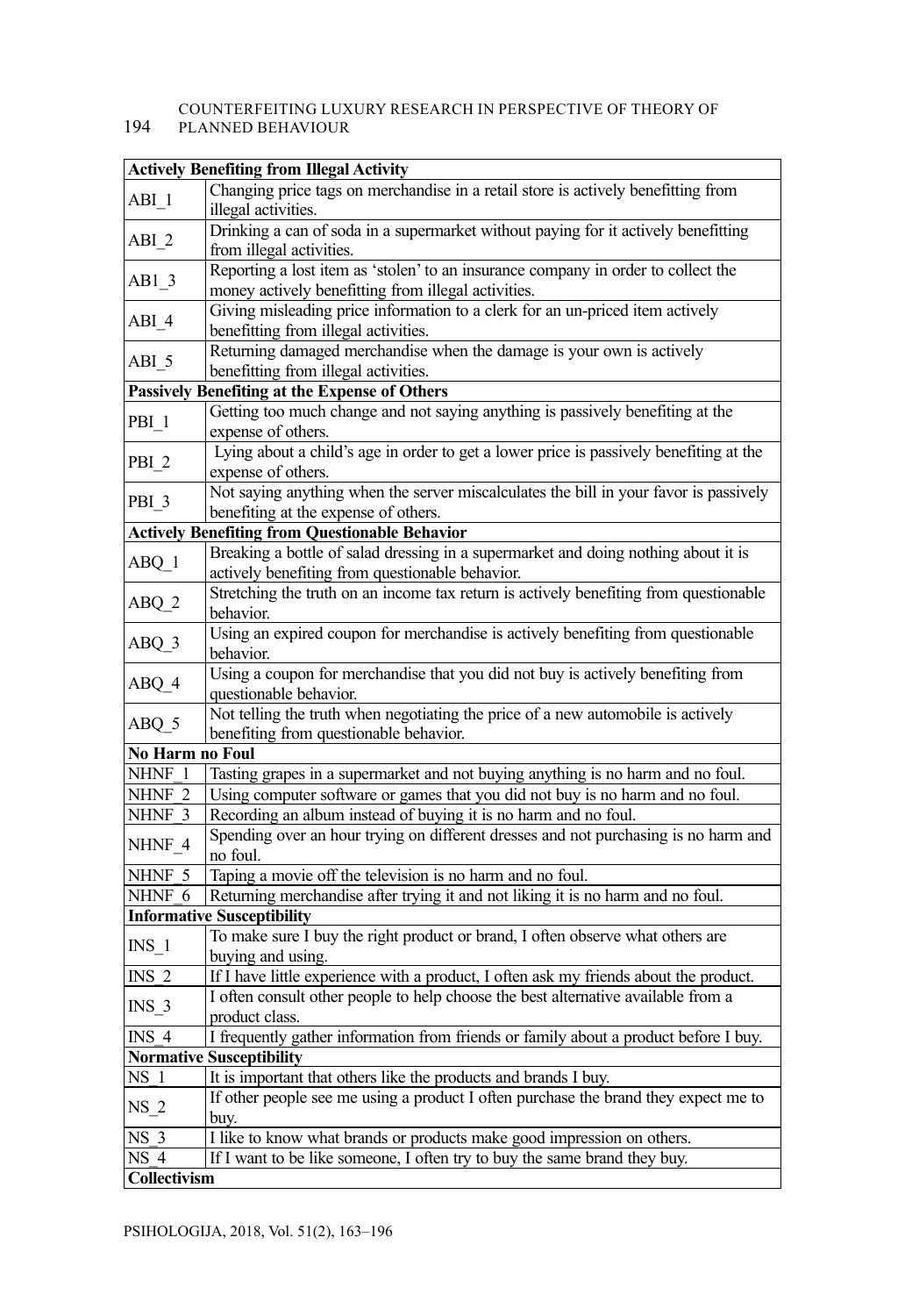| CL <sub>1</sub>           | He that shares is to be rewarded and he that does not, condemned.                         |
|---------------------------|-------------------------------------------------------------------------------------------|
| CL <sub>2</sub>           | I like to share with others.                                                              |
| CL <sub>3</sub>           | I Wish others can share with me.                                                          |
| CL <sub>4</sub>           | More people share a product, the more valuable the product is.                            |
| Individualism             |                                                                                           |
| IND <sub>1</sub>          | I don't think it is necessary to act as fellow group member.                              |
| IND $2$                   | I don't change my opinion in conformity with those of majority.                           |
| IND $3$                   | I don't support my group when they are wrongs.                                            |
| <b>Attitude</b>           |                                                                                           |
| $AT_1$                    | Considering price, I prefer counterfeit luxury products.                                  |
| AT 2                      | I like shopping for counterfeit products.                                                 |
| $AT\overline{3}$          | Buying counterfeit luxury products generally benefit the consumers.                       |
| AT <sub>4</sub>           | There's nothing wrong with purchasing counterfeit luxury products.                        |
| AT <sub>5</sub>           | Generally speaking, buying counterfeit market goods is a better choice.                   |
| <b>Materialism</b>        |                                                                                           |
| M 1                       | It is important to me to have really nice things.                                         |
| M 2                       | I would like to be rich enough to buy anything I want.                                    |
| $M3*$                     | I would be happier if I could afford to buy more things.                                  |
| M 4                       | It sometimes bothers me quite a bit that I cannot afford to buy all of the things.        |
| M 5                       | People place too much emphasis on material things.                                        |
| M 6                       | It is really true that money can buy happiness.                                           |
| M 7                       | The things I own give me a great deal of pleasure.                                        |
| <b>Status consumption</b> |                                                                                           |
| SC 1                      | I would buy a product just because it has status.                                         |
| SC <sub>2</sub>           | I am interested in new products with status.                                              |
| SC <sub>3</sub>           | I would pay more for product if it had status.                                            |
| SC <sub>4</sub>           | The status of a product is irrelevant to me.                                              |
| SC <sub>5</sub>           | A product is more valuable to me if it has more snob appeal.                              |
|                           | <b>Personal Gratification</b>                                                             |
| PG 1                      | A comfortable life is important to me.                                                    |
| PG <sub>2</sub>           | An exciting life is important to me.                                                      |
| PG 3                      | A sense of accomplishment is important to me.                                             |
| PG 4                      | I value pleasure.                                                                         |
| <b>PG 5</b>               | I value social recognition.                                                               |
| <b>Perceived Risk</b>     |                                                                                           |
|                           | The probability of financial loss in purchasing counterfeit product is high as it may     |
| PR 1                      | not meet my expectation as compared to the amount spent.                                  |
|                           | The probability of performance loss in purchasing counterfeit is high as it would         |
| PR 2                      | function poorly, and would not meet desired expectation.                                  |
|                           | The probability of physical loss in purchasing counterfeit is high as it would not be     |
| PR 3                      | safe, dangerous, and harmful.                                                             |
|                           | The probability of psychological loss is high in purchasing counterfeit as it would not   |
| PR 4                      | fit with self image or concept.                                                           |
|                           | The probability of social loss in purchasing counterfeit is high as other will think less |
| $PR_5$                    | highly for me.                                                                            |
| <b>Value Conscious</b>    |                                                                                           |
| VC 1                      | I am concerned about price and product quality.                                           |
| $\overline{VC}$ 2         | I compare prices for the best value for money.                                            |
| $\sqrt{C}$ 3              | I like to be sure that I get my money worth.                                              |
| VC 4                      | I try to maximize the quality for the money spent.                                        |
| <b>Purchase Intention</b> |                                                                                           |
|                           |                                                                                           |